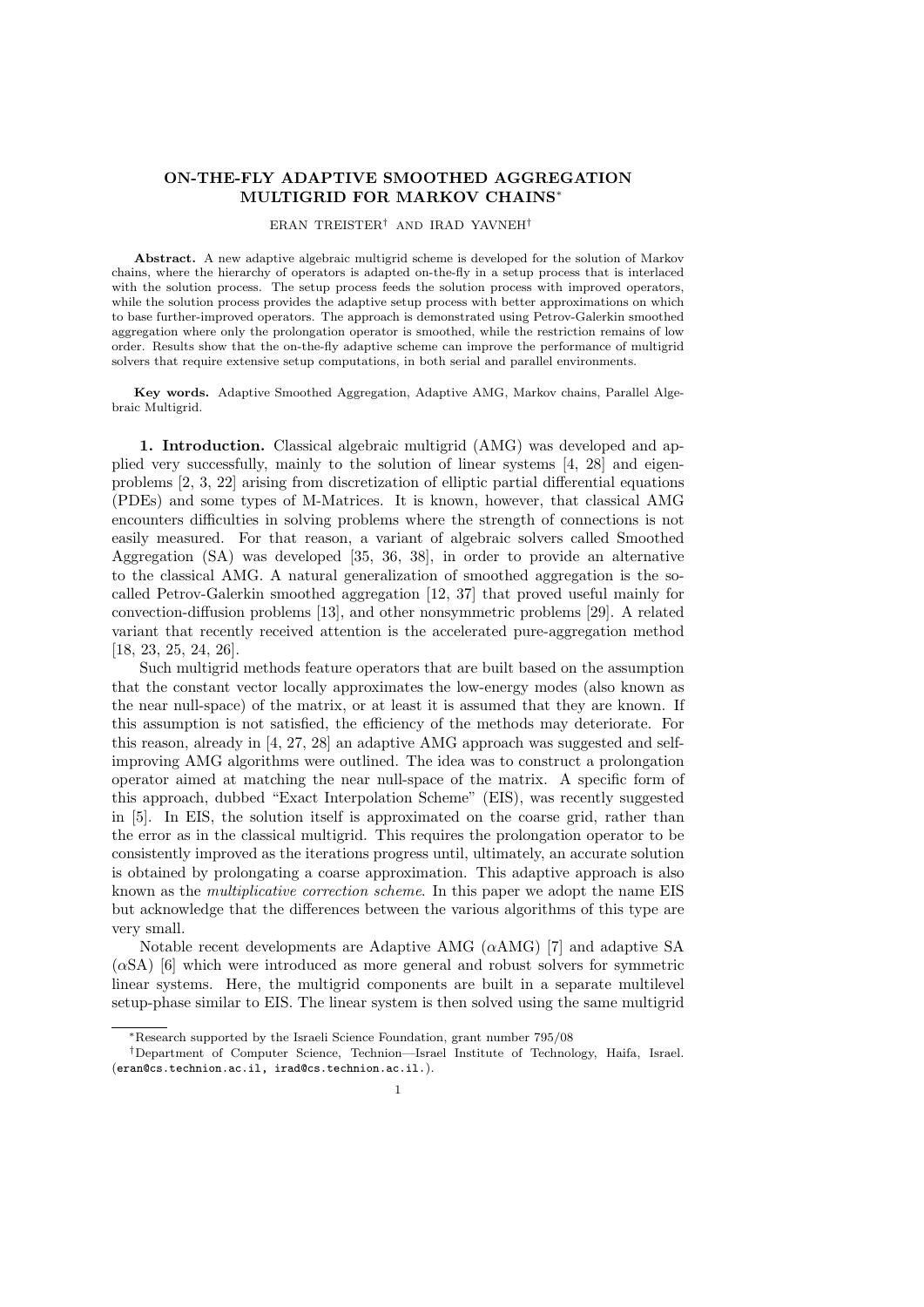components in a separate solution phase. *α*SA was further developed and adapted to nonsymmetric problems [8].

Adaptive multigrid algorithms have also been used as iterative solvers for computing the principal eigenvector of stochastic matrices (Markov chains). This problem has drawn recent attention, largely due to its relevance in web search applications, among many others. The classical multilevel Markov chain solver of [21] is related to adaptive multigrid. In fact, it is an example of an EIS algorithm, even though it was developed independently. Based on this approach, a collection of recent Markov Chain solvers was suggested in [14, 15, 16, 17, 18, 34]. Appealing as these methods may be, they all suffer from one fundamental common drawback—they calculate the whole multigrid hierarchy of operators in every cycle, with a computational cost that is at best comparable to the cost of the classical AMG setup phase. Experience has shown that, in single processor environments, the setup costs of AMG (or an exact interpolation V-cycle) are typically comparable to those of several classical V-cycles [9, 33]. In [34] it is noted that, empirically, more than 50% of the computation time of each V-cycle is spent on coarse matrix construction. In parallel (distributed memory) environments, the setup phase may require significant communication between nodes and therefore a larger fraction of the total computing time [19].

The approach presented in this paper can be applied with various adaptive multilevel Markov chain solvers. Here, we apply it to a generalized and improved version of the square & stretch  $(S\&S)$  adaptive multigrid algorithm of [34], while in [30] it is also applied to the AMG-type method of [15] and the pure aggregation method of [21]. The present contribution addresses the aforementioned drawback of adaptive Markov chain solvers—the use of the multiplicative correction approach, which requires us to calculate the multigrid hierarchy in every cycle. We follow the adaptive framework of [6, 7, 8] but incorporate a new scheme that interleaves the classical and EIS algorithms. Like other adaptive approaches, the new scheme uses a solution phase and updates the hierarchy of operators in a setup phase. The new feature is that the update of the hierarchy is done on-the-fly, interlaced with the solution process. We also suggest a parallel variant of this approach. An alternative adaptive approach for Markov chains is presented in [1], where standard solution cycles are also used followed by a more sophisticated setup process.

We next provide the Markov chain problem definition, together with some notation, followed by a brief outline of classical AMG and EIS. Although this work focuses on homogenous systems, the classical techniques were designed as linear system solvers, and therefore will be introduced as such. On the other hand, EIS techniques usually target homogeneous systems and are therefore introduced in that scope.

**1.1. Definitions and notation.** The following definitions and notation are used throughout this paper.

*Spectral radius:*  $\rho(B)$  denotes the spectral radius of the matrix *B*. That is,  $\rho(B)$  =  $\max_i \{|\lambda_i(B)|\}$ , where  $\lambda_i(B)$  are the eigenvalues of *B*.

*Singular M-Matrix:* A matrix *A* is called an M-Matrix if  $A = \mu I - B$ , where *B* is a non-negative matrix and  $\mu$  is a positive scalar that satisfies  $\mu \ge \rho(B)$ . If  $\mu = \rho(B)$ , then *A* is a *singular M-Matrix*

**1.2. Markov chains—problem definition.** Let  $B \in \mathbb{R}^{n \times n}$  be an irreducible sparse column-stochastic matrix, that is, for every column *j*,  $\sum_{i=1}^{n} B_{ij} = 1$ , and all the elements of *B* are non–negative. A Matrix *B* is irreducible *iff* in its directed graph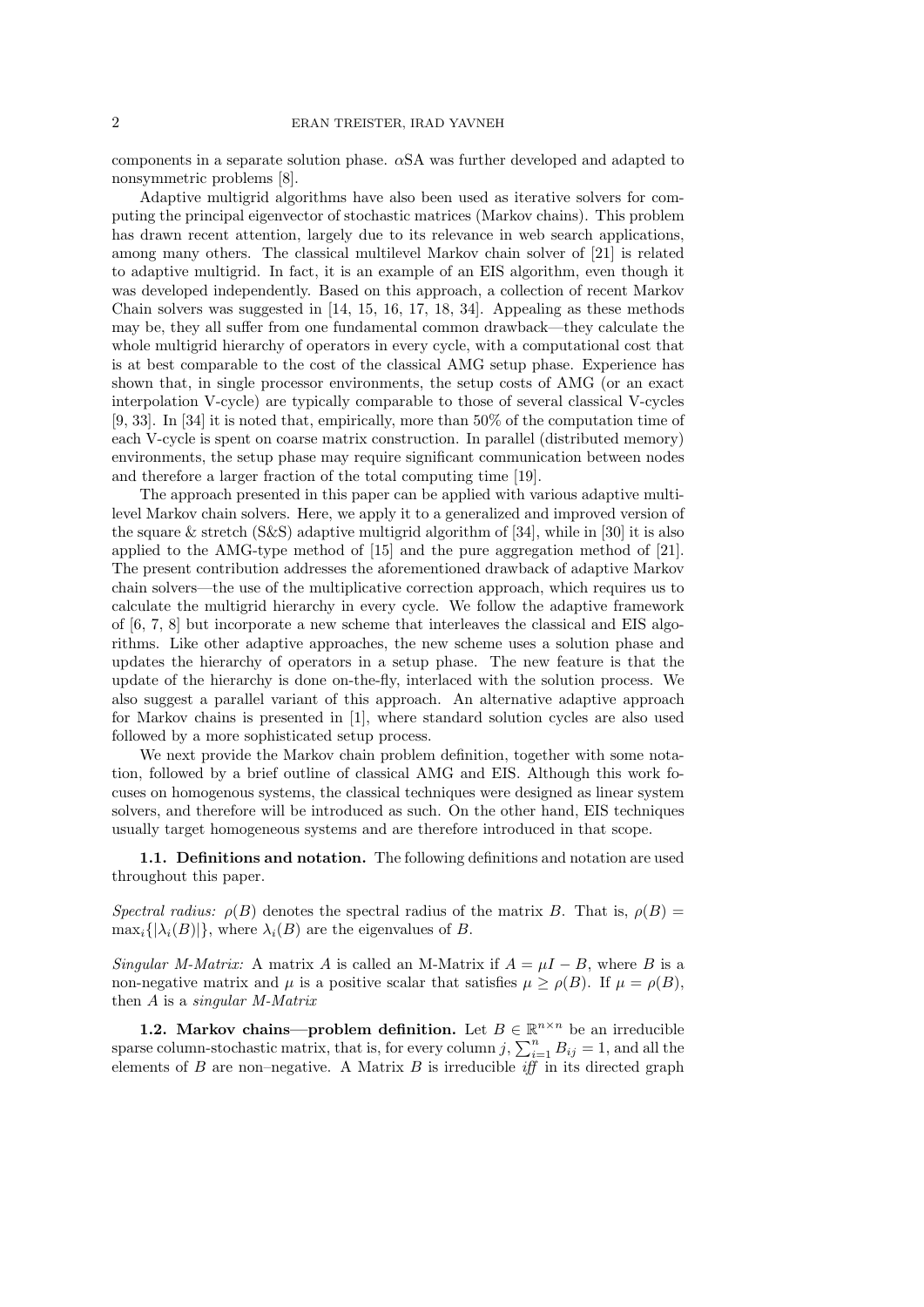there exists a path from each vertex *i* to each vertex *j*. By the Perron–Frobenius theorem [20], there exists a unique vector **x** with strictly positive entries that satisfies  $B$ **x** = **x** and  $||\mathbf{x}||_1 = 1$ . Furthermore,  $\rho(B) = 1$ , where  $\rho$  denotes the spectral radius. This problem is often formulated as finding the null-vector of the *singular M-matrix*

$$
A = I - B.\t\t(1.1)
$$

Our objective is to compute the principal eigenvector of *B*, i.e., the unique vector **x** that satisfies  $Bx = x$ , so we seek the solution of the homogeneous system

$$
A\mathbf{x} = 0.\tag{1.2}
$$

Since *B* is column-stochastic,  $1^T B = 1^T$ , where 1 is a constant vector of size *n*. By  $(1.1)$ , we have  $1^T A = 0$ , which means that in this Markov Chain problem the constant vector is the (only) left null-vector of the matrix *A*.

**1.3. Concepts of classical algebraic multigrid.** Classical multigrid linear system solvers generally follow a common basic idea. Given the linear system

$$
A\mathbf{x} = \mathbf{b},\tag{1.3}
$$

where  $A \in \mathbb{R}^{n \times n}$  is a positive definite matrix, they apply a cheap albeit slowly converging point-wise iterative method, *relaxation*, such as damped *Richardson* or *Jacobi*. These methods are typically of the form

$$
\mathbf{x}^{k+1} = \mathbf{x}^k - \omega Q^{-1} (A\mathbf{x}^k - \mathbf{b}),
$$
\n(1.4)

where  $\omega$  is a scalar parameter and the matrix  $Q$  is an easily inverted simple preconditioner. For example, damped-Jacobi relaxation uses the diagonal of  $A, Q = \text{diag}(A),$ and  $0 < \omega < 1$ . The slow convergence of these relaxations is usually due to only a relatively small number of components in the error, dubbed *algebraically smooth*, that approximately satisfy  $Q^{-1}A\mathbf{e} = 0$ . For a simple  $Q$ , in most cases, these also approximately satisfy the homogenous system (1.2). For this reason, algebraically smooth components are commonly said to be in the near null-space of *A*. To eliminate these error components, multigrid methods use a *coarse-grid correction* (CGC), applied by constructing and solving a 'coarse' system of smaller size (whose operators are denoted here by the subscript *c*). Thus, CGC and relaxation fulfill complementary roles. Algorithm 1 describes a typical two-level classical cycle.

A *multi-level* V-cycle is obtained by recursively treating the coarse-grid problem in step 4. For the coarse-grid operator, the Galerkin or Petrov-Galerkin scheme is usually employed:

$$
A_c = RAP,\t\t(1.5)
$$

where *P* and *R*, the prolongation and restriction operators, are chosen to be of full rank. It is well-known and easy to show that if the error before the CGC is in the range of the prolongation and *A* is non-singular, CGC eliminates it. In this paper the V-cycle is used as a homogenous system solver, with  $\mathbf{b} = 0$ . Of course, on coarser levels the system

$$
A_c \mathbf{e}_c = R \mathbf{r} = \mathbf{r}_c \tag{1.6}
$$

is usually inhomogeneous, with  $\mathbf{r}_c \neq 0$ .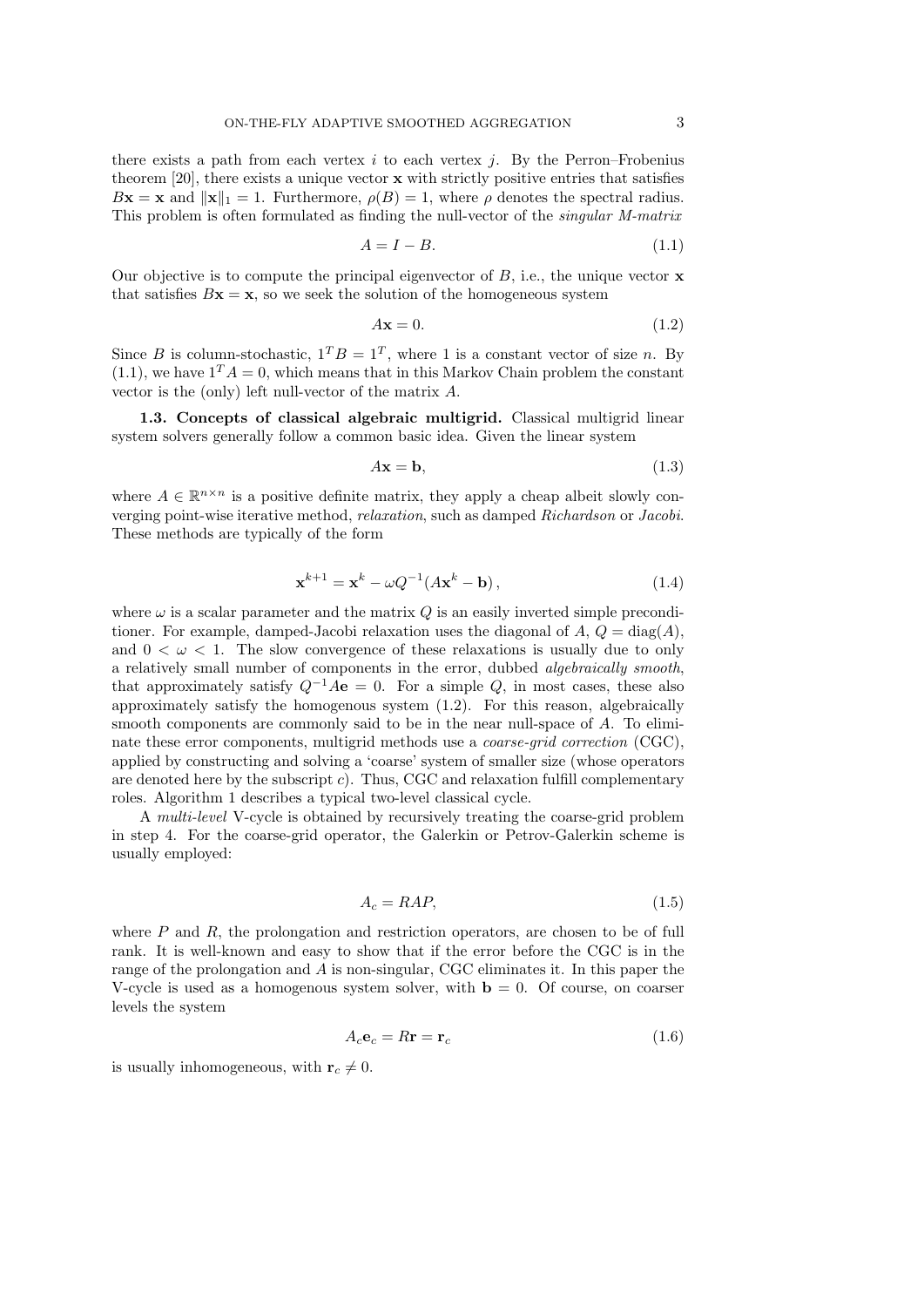**Input**: Initial vector:  $\mathbf{x} \in \mathbb{R}^n$ , Right-hand-side vector:  $\mathbf{b} \in \mathbb{R}^n$ ; Operators:  $A \in \mathbb{R}^{n \times n}$ ,  $P \in \mathbb{R}^{n \times n_c}$ ,  $R \in \mathbb{R}^{n_c \times n}$ ,  $A_c \in \mathbb{R}^{n_c \times n_c}$ . **Output**: Better approximation for the solution of  $A$ **x** = **b Algorithm:** 1. Apply pre-relaxations:  $\mathbf{x} \leftarrow Relax(A, \mathbf{x}, \mathbf{b})$ . 2. Define the residual  $\mathbf{r} = \mathbf{b} - A\mathbf{x}$ . 3. Restrict the residual:  $\mathbf{r}_c = R\mathbf{r}$ . 4. Define  $\mathbf{e}_c$  as the solution of the coarse-grid problem  $A_c \mathbf{e}_c = \mathbf{r}_c$ . 5. Prolong  $\mathbf{e}_c$  and apply CGC:  $\mathbf{x} \leftarrow \mathbf{x} + P\mathbf{e}_c$ .

6. Apply post-relaxations:  $\mathbf{x} \leftarrow Relax(A, \mathbf{x}, \mathbf{b}).$ 

### **Algorithm 1: Two-level classical cycle**

**1.4. Concepts of EIS.** As noted, the EIS technique can be used either as a setup for the classical approach or as a solver for homogenous systems (1.2), where *A* is singular.

Suppose that we could construct some prolongation operator *P*, such that the solution **x** of (1.2) were in its range, that is,  $\mathbf{x} = P\mathbf{x}_c$  for some vector  $\mathbf{x}_c$  of smaller size. Defining a suitable restriction operator *R*, substituting  $P$ **x**<sub>*c*</sub> for **x** in equation (1.2), and multiplying through by *R*, we obtain,

$$
RAP\mathbf{x}_c \equiv A_c \mathbf{x}_c = 0. \tag{1.7}
$$

After solving (1.7), we obtain the sought solution by prolongation:  $\mathbf{x} = P\mathbf{x}_c$ . This motivates the EIS approach, where the prolongation *P* is constructed such that the current approximation to the solution is approximately in its range. As the solution becomes more and more accurate, so does the coarse representation of the original problem. The EIS cycle for homogeneous systems is described in Algorithm 2. As before, a multigrid V-cycle is obtained by treating the coarse-grid problem in step 5 recursively.

**Input**: Initial vector:  $\mathbf{x} \in \mathbb{R}^n$ , fine-grid operator:  $A \in \mathbb{R}^{n \times n}$ . **Output:** Better approximation for the solution of  $A$ **x** = 0*,*  $||$ **x** $||$  = 1*.* Coarse-grid and transfer operators:  $P \in \mathbb{R}^{n \times n_c}, R \in \mathbb{R}^{n_c \times n}, A_c \in \mathbb{R}^{n_c \times n_c}$ . **Algorithm:**

- 1. Apply pre-relaxations:  $\mathbf{x} \leftarrow Relax(A, \mathbf{x})$ .
- 2. Construct the interpolation operator *P* with **x** approximately in its range.
- 3. Construct a restriction operator *R*.
- 4. Calculate the coarse-grid operator:  $A_c = RAP$ .
- 5. Define  $\mathbf{x}_c$  as the solution of the coarse-grid problem:  $A_c \mathbf{x}_c = 0$ .
- 6. Prolong solution:  $\mathbf{x} \leftarrow P\mathbf{x}_c$ .
- 7. Apply post-relaxations:  $\mathbf{x} \leftarrow Relax(A, \mathbf{x})$ .

**Algorithm 2: Two-level EIS cycle**

When *A* is nonsymmetric, the restriction needs to be chosen such that the near null-space of  $A<sup>T</sup>$  is in the range of  $R<sup>T</sup>$  [8]. In Markov chains, the left null-space is known to be the constant vector, and so we define *R* with the constant vector in the range of  $R^T$ , i.e.,  $\mathbf{1}_c^T R = 1$ . By (1.5), the constant vector is then a left null-vector of *Ac*.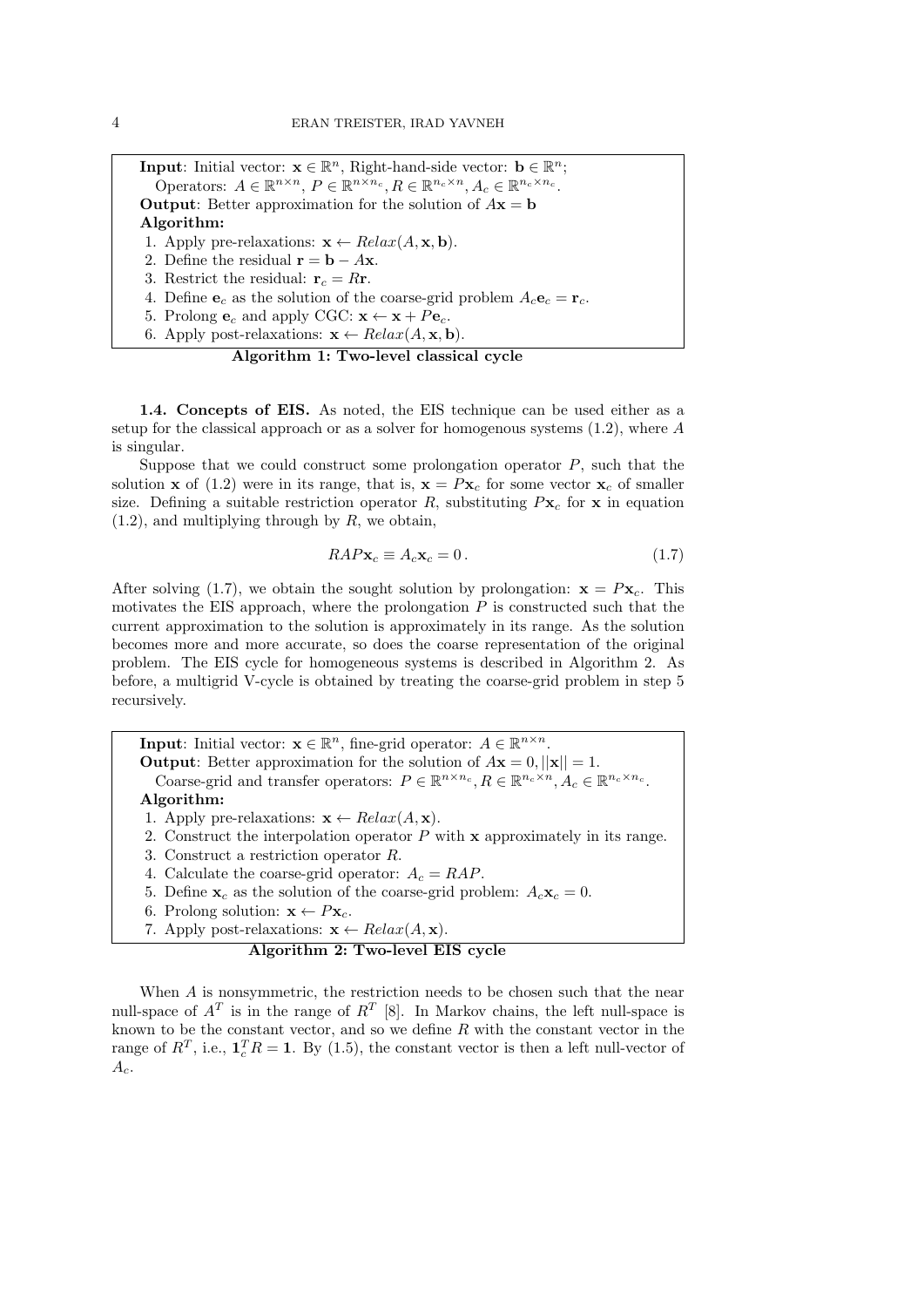**1.5. The relation between the classical and EIS algorithms.** Suppose that we solve the same homogenous problem (1.2) using the two approaches described above. It is interesting to study the relation between the two algorithms. We next show that a two-level version of the EIS approach is actually equivalent to the classical approach, supplemented by adaptive updates of the prolongation and restriction. In the classical approach of Algorithm 1, the coarse-grid problem for  $\mathbf{b} = 0$  is given by

$$
RAP\mathbf{e}_c = R\mathbf{r} = -RA\mathbf{x},\tag{1.8}
$$

and the CGC is  $\mathbf{x} \leftarrow \mathbf{x} + Pe_c$ . Suppose that the approximation **x** before the CGC is in the range of *P*, so there exists a vector  $\mathbf{x}_c$  that satisfies  $\mathbf{x} = P\mathbf{x}_c$ . Adding the term  $RAP**x**<sub>c</sub>$  to both sides of (1.8), we get

$$
RAP(\mathbf{x}_c + \mathbf{e}_c) = RA(P\mathbf{x}_c - \mathbf{x}) = 0.
$$
\n(1.9)

Now, by plugging the vector  $\mathbf{w}_c = \mathbf{x}_c + \mathbf{e}_c$  in the left-hand-side of (1.9), we get  $A_c\mathbf{w}_c = 0$ , which is exactly the same coarse-grid problem as in (1.7). Moreover, by applying the multiplicative CGC (step 6 of Algorithm 2), we get

$$
\mathbf{x} \leftarrow P \mathbf{w}_c = P(\mathbf{x}_c + \mathbf{e}_c) = \mathbf{x} + P \mathbf{e}_c,
$$

which is exactly the same correction as in the classical approach. Thus, the classical two-level approach is equivalent to EIS, provided that we use the *P* and *R* of EIS for both algorithms. This analysis can be readily extended to the multi-level case, provided that *P* and *R* are adapted at every level.

The EIS cycle is clearly much more expensive than the classical cycle with 'frozen' operators, because EIS updates  $P$  and  $A_c$  before each CGC, whereas they remain constant in the classical cycle. The equivalence seen here motivates our approach of interleaving EIS cycles and classical cycles.

**1.6. Exact solution on the coarsest grid.** The solution on the coarsest grid in the EIS cycles is obtained by calculating the null-vector by an eigensolver or by the shifted inverse power method. The situation in classical cycles, however, requires some care. The matrix  $A_c$  is singular on the coarsest grid (see remarks at the end of section 1.4). A solution **e***<sup>c</sup>* may contain an arbitrary proportion of the null-space of *Ac*, which *P* may translate to an approximate equivalent null space of the matrix in the upper level. Such a "correction" may be counter-productive, chiselling away at the very null-vector we are trying to expose. Hence, in order to achieve a "null-vector free" approximation on the coarsest grid, we use the singular value decomposition (SVD) of the coarse-grid matrix,

$$
A_c = U\Sigma V^T,\t\t(1.10)
$$

where *U* and *V* are orthogonal and  $\Sigma$  is a diagonal non-negative matrix that has the (sorted) singular values of  $A_c$  on its diagonal. We define a diagonal matrix  $\Sigma^+$  whose diagonal is given by

$$
\Sigma_{ii}^{+} = \begin{cases} \ \Sigma_{ii}^{-1} & \Sigma_{ii} \ge \epsilon \\ 0 & \Sigma_{ii} < \epsilon \end{cases} \tag{1.11}
$$

where  $\epsilon$  is small and positive (we use  $10^{-14} \cdot ||A_c||$ ). Note that  $\Sigma_{nn} = 0$  because  $A_c$ is singular. The coarsest-grid solution is then  $\mathbf{x}_c = V \Sigma^+ U^T \mathbf{r}_c$ , and is a "null-vector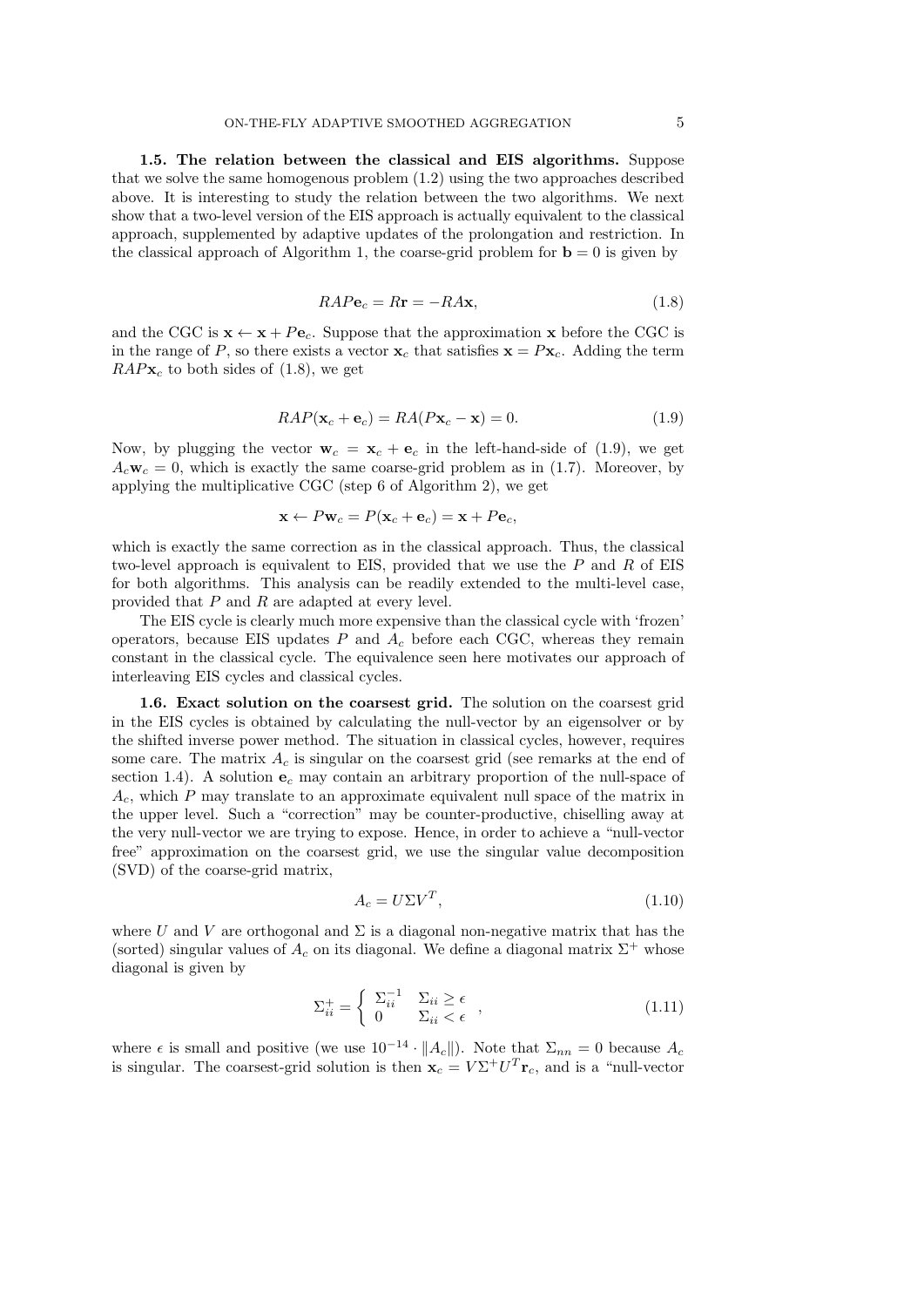free" solution of (1.6). This does not quite guarantee a null-vector free correction *P***e***c*, but the proportion of the null-vector in the correction is relatively small; see also related discussion in [39].

**2. Adaptive algebraic multigrid.** For the classical cycle (Algorithm 1), we must choose *P* such that the algebraically smooth components are approximately in its range. When those are unavailable, adaptive algorithms are usually required. Such algorithms, as in [6, 7], often feature a classical solution phase, preceded by an EISlike setup phase where the multigrid operators are constructed. The setup phase is targeted at solving the homogeneous system (1.2), aiming to find an approximation (called prototype) for the near null-space of every coarse matrix at each level, and building the transfer operators accordingly. Once the multigrid hierarchy of operators is set, the linear system is solved using these same operators in a separate standard solution phase using Algorithm 1.

Generally, a more expensive setup is expected to provide a faster solution process; however, it is hard to optimize the overall cost of the setup and solution processes. In addition, there might be problems where a fixed setup may not suffice for an effective solution cycle. In [6, 7], the initial setup cycle is followed by a rather expensive self-testing procedure. This involves applying several solution cycles to a random guess and monitoring the convergence rate of the solver. If it is too poor, then more setup cycles are performed. Setup cycles with more pre and post relaxations and with standard cycles as relaxations were also considered. In that work, however, the algorithm aims at solving multiple systems of the same matrix with different right hand sides. Therefore, this effort is clearly worthy, because a single setup is used for solving many linear systems. Also, [6] aims at developing solvers for systems with a rich near null-space so more effort is invested in the setup. Here, we aim only to find the unique null-vector of the matrix, so this procedure might be overly expensive in our case. We therefore exploit the fact that the EIS and classical algorithms target the same homogenous problem, so they can enhance each other.

We next describe three approaches for combining setup and solution cycles. All approaches have four main steps and differ in only one or two of those steps. These approaches will be examined and compared later in this paper.

**2.1. A simple adaptive AMG scheme.** The first approach is to initially perform several setup cycles until the operators reach a certain quality and then continue and apply classical solution cycles. We denote this approach by  $\text{AFTER}(\varepsilon_{\alpha})$ , and we assume that the quality of the operators is mostly controlled by the smoothness of the prototype **x** which is used for defining the prolongation *P*. More specifically, we perform several relaxation sweeps on an initial guess, followed by an initial setup cycle. Then we perform EIS cycles until the residual norm of the approximation drops below  $\varepsilon_{\alpha}$ . Finally, we perform one additional EIS cycle so that the resulting operators will be based on the approximate solution satisfying this criterion. For the rest of the process we use standard solution cycles. The algorithm is described in Algorithm 3, where  $V_{SOL}(\cdot)$  denotes a solution cycle (Algorithm 1 applied with  $\mathbf{b} = 0$ ), and  $V_{EIS}(\cdot)$ denotes a setup cycle which also creates/updates the MG operators (Algorithm 2). This notation is used for the rest of this paper.

A rule of thumb for  $\varepsilon_{\alpha}$  is that it should be smaller than the magnitude of the smallest non-zero eigenvalue in absolute value. For the test cases and solution method considered in this work,  $\varepsilon_{\alpha} = 10^{-5}$  is sufficient.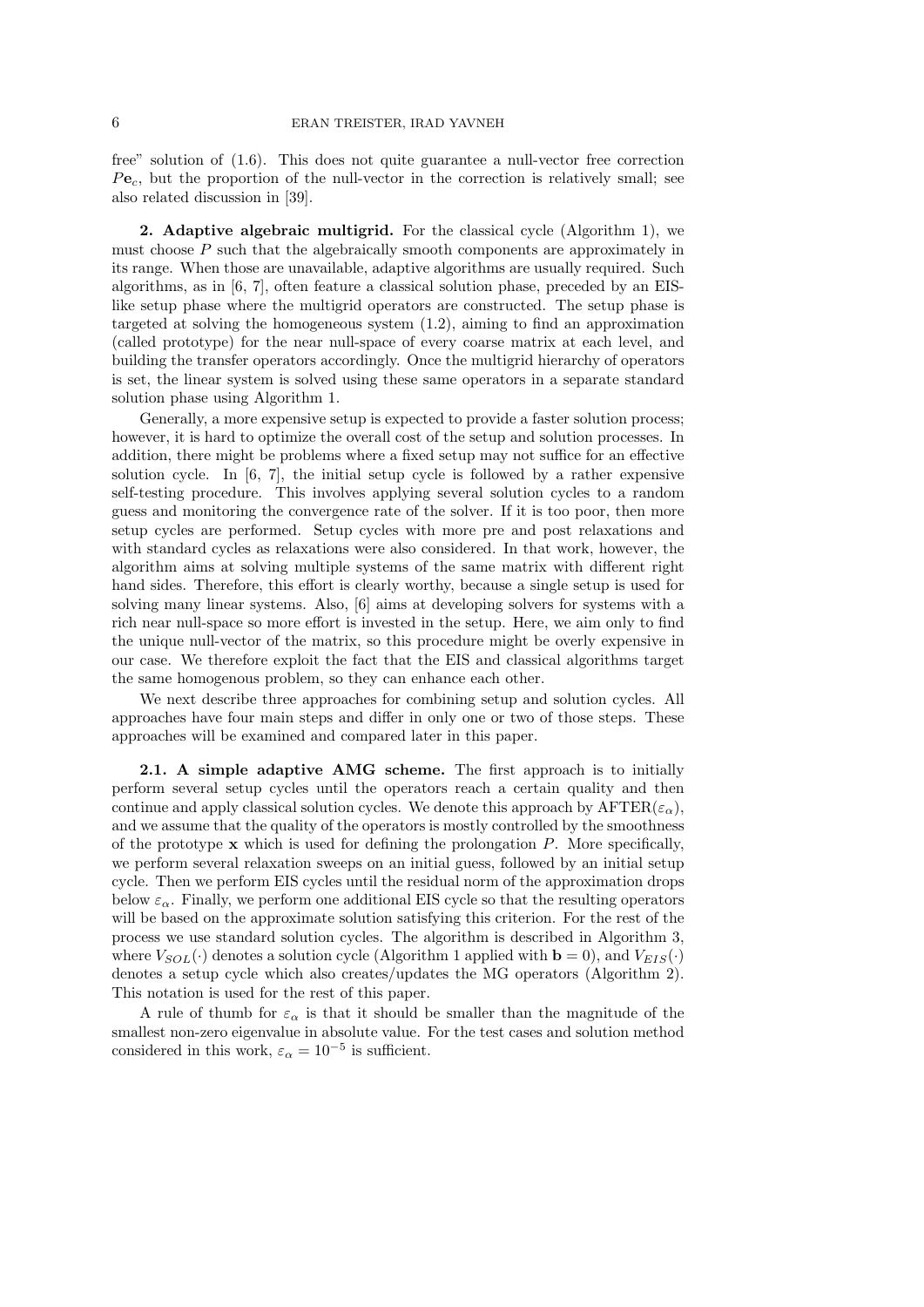**Input**: Threshold  $\varepsilon_{\alpha}$ , fine-grid operator:  $A \in \mathbb{R}^{n \times n}$ , initial guess **x**<sub>0</sub>. **Output:** Approximate solution to:  $A\mathbf{x} = 0$ ,  $||\mathbf{x}|| = 1$ **Algorithm:** *Perform setup followed by solution cycles* 1. **Initial Setup:** Apply a few relaxations to smooth  $\mathbf{x}_0$ . Do an initial EIS cycle:  $\mathbf{x} \leftarrow V_{EIS}(\mathbf{x}_0)$ .  $\%$  **x**<sub>0</sub> *after pre-relaxations is in the range of P.* **if**  $||Ax_0||_1 < \varepsilon_\alpha$  goto Step 4. 2. **Improve solution approximation: while**  $||Ax||_1 > \varepsilon_\alpha$  **do**  $\mathbf{x} \leftarrow V_{EIS}(\mathbf{x})$ . 3. **Finalize setup:** % *Final P based on pre-relaxed* **x***.*  $\mathbf{x} \leftarrow V_{EIS}(\mathbf{x}).$ 4. **Solution:** Apply  $\mathbf{x} \leftarrow V_{SOL}(\mathbf{x})$  until convergence.

**Algorithm 3:** AFTER—a simple adaptive AMG scheme

**2.2. On-the-fly adaptive algebraic multigrid.** In the "on-the-fly" approach we first apply a single initial setup cycle and start the solution process. Additional setup cycles may be applied as the solution phase progresses. The underlying assumption is that solution cycles are considerably cheaper, but they require the operators supplied by the EIS setup. Again, we assume that better approximations supplied to the EIS cycle yield better operators in return.

The goal of the on-the-fly algorithm is to reach the accuracy  $||Ax||_1 < \varepsilon_\alpha$  as fast as possible, preferring solution cycles over EIS cycles. We try to save computations by using the operators from previous setup cycles. Even though these operators may not be very accurate, they may suffice for obtaining useful solution cycles. For example, assuming that an EIS cycle costs like five solution cycles and achieves a convergence factor of about 0.4 (which is quite reasonable for difficult problems), a solution cycle that achieves an uninspiring convergence factor of about 0.75 may be more efficient, because  $0.75^5 < 0.4$ . With this motivation, we introduce the following procedure where  $q(\cdot)$  is a quality measure of the approximation, and  $0 < \gamma \leq 1$  is a scalar threshold for an acceptable convergence factor of the solution cycles.

### **Procedure try-SOL-else-EIS(***γ***):**

- 1.  $\mathbf{y} = V_{SOL}(\mathbf{x})$ .
- 2. if  $q(\mathbf{y}) > q(\mathbf{x})$  do  $\mathbf{x} \leftarrow V_{EIS}(\mathbf{x})$  and finish.
- 3. if  $q(\mathbf{y}) < \gamma q(\mathbf{x})$  then  $\mathbf{x} = \mathbf{y}$ , else  $\mathbf{x} \leftarrow V_{EIS}(\mathbf{y})$ .

The choice of  $q(\mathbf{x})$  is not obvious. If *A* is symmetric semi-definite then the Rayleigh quotient is a useful measure:

$$
q(\mathbf{x}) = \frac{\mathbf{x}^T A \mathbf{x}}{\mathbf{x}^T \mathbf{x}}.
$$
 (2.1)

However, for nonsymmetric problems, which are the focus of this paper, this measure is inappropriate and we use instead

$$
q(\mathbf{x}) = \frac{\|A\mathbf{x}\|_1}{\|\mathbf{x}\|_1},
$$
\n(2.2)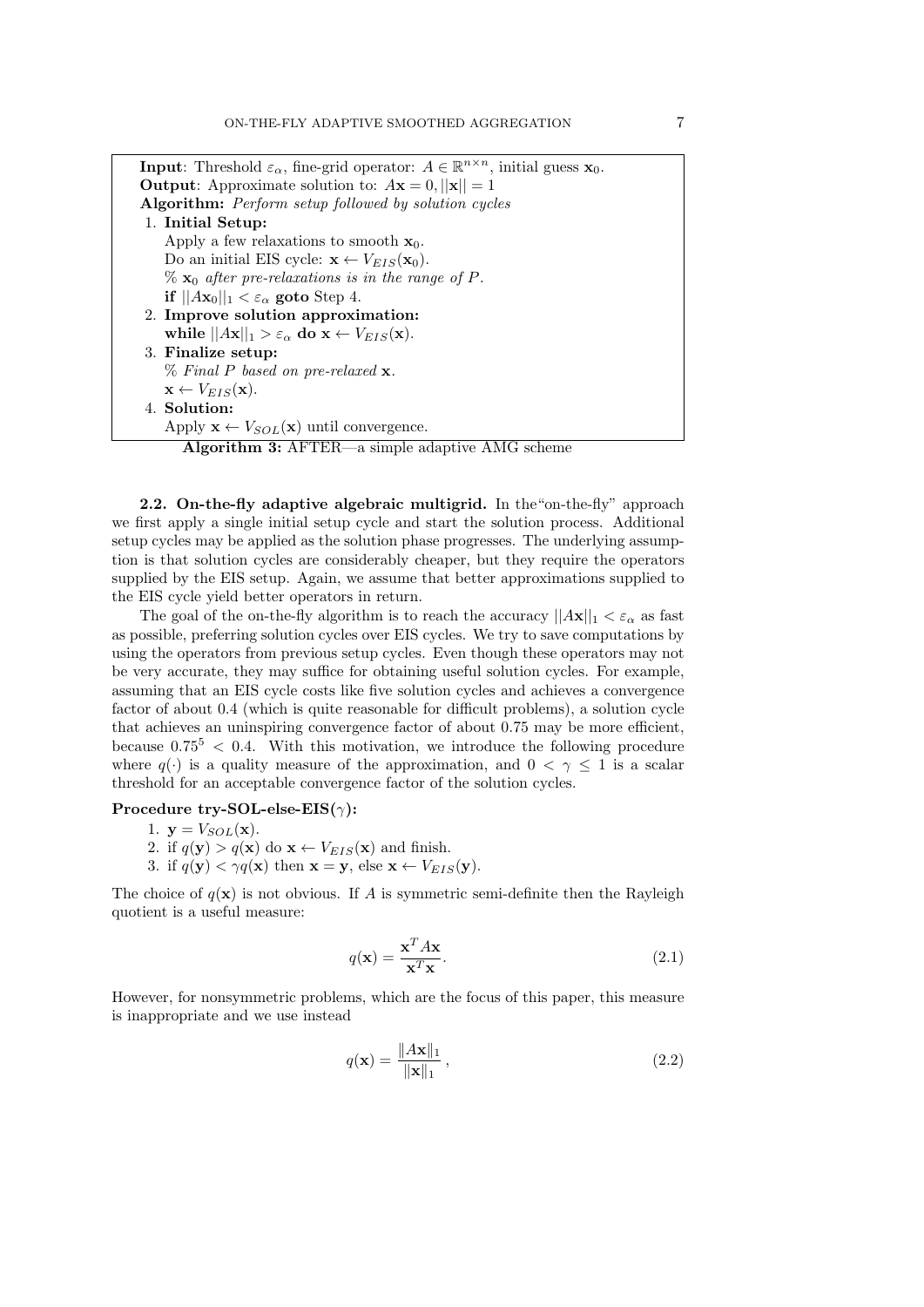which means that we measure the convergence factor by the  $l_1$  residual norm. The residual, which emphasizes high-energy modes, may not generally be an optimal measure of performance. However, we find it quite reliable in practice when used, as here, for choosing between two rather similar multigrid processes. With this procedure, the (non-overlapping) on-the-fly algorithm proceeds as in Algorithm 4.

**Input**: Threshold  $\varepsilon_{\alpha}$ , Convergence parameter  $\gamma$ , operator:  $A \in \mathbb{R}^{n \times n}$ , initial guess **x**0. **Output:** Approximate solution to:  $A\mathbf{x} = 0$ ,  $||\mathbf{x}|| = 1$ **Algorithm:** *Solution by non-overlapping setup and solution cycles* 1. **Initial Setup:** Apply a few relaxations to smooth  $\mathbf{x}_0$ . Do an initial EIS cycle:  $\mathbf{x} \leftarrow V_{EIS}(\mathbf{x}_0)$ .  $\%$  **x**<sub>0</sub> *after pre-relaxations is in the range of P.* **if**  $||Ax_0||_1 < \varepsilon_\alpha$  goto Step 4. 2. **Improve Solution Approximation: while**  $||Ax||_1 > \varepsilon_\alpha$  **do** try-SOL-else-EIS( $\gamma$ ). 3. **Finalize Setup:** % *Final P based on pre-relaxed* **x***.*  $\mathbf{x} \leftarrow V_{EIS}(\mathbf{x}).$ 4. **Solution:** Apply  $\mathbf{x} \leftarrow V_{SOL}(\mathbf{x})$  until convergence. **Algorithm 4:** On-the-fly adaptive AMG

**2.3. Overlapping on-the-fly adaptive algebraic multigrid.** The last strategy we consider is mostly suitable for distributed-memory parallel computations. Publications on adaptive multigrid have not focused on parallel computation. However, since classical and adaptive AMG have so many common ingredients, the parallelization of adaptive AMG should probably be very similar to that of classical AMG. With this in mind, we immediately note a potential drawback. In serial code, the setup cycle, which is similar to EIS, typically costs like several (less than 10) solution cycles [9, 33, 19, 11]. In parallel, however, the setup requires much shorter and more frequent communication between computing nodes. Coarsening procedures, matrix multiplication, construction of *P* and *R*, and other ingredients of the setup cycle, are typically much more complicated than the simple matrix-vector multiplications of the solution cycle. Numerical results in [40, 31] show a ratio of about 15-45, and in many cases the setup cost exceeds the total solution cost. In addition, the algorithms are shown to be scalable with the number of processors only when the problem size is growing as well (weak scaling). That is, each processor handles a fixed amount of grid points, and as the problem grows more processors are used. If we increase the number of processors for a fixed problem size, and refine the grid-point partitioning between processors, then we impose more communication between processors and hence a higher cost. This means that for a given problem size there is an optimal amount of processors, and exceeding it will harm the performance. Also, in [31], one clearly sees that the ratio between the setup cost and iteration cost grows with the number of processors (or, equivalently, with the problem size). As a result, in parallel adaptive AMG computations we should limit the amount of setup cycles performed even more than in serial computations.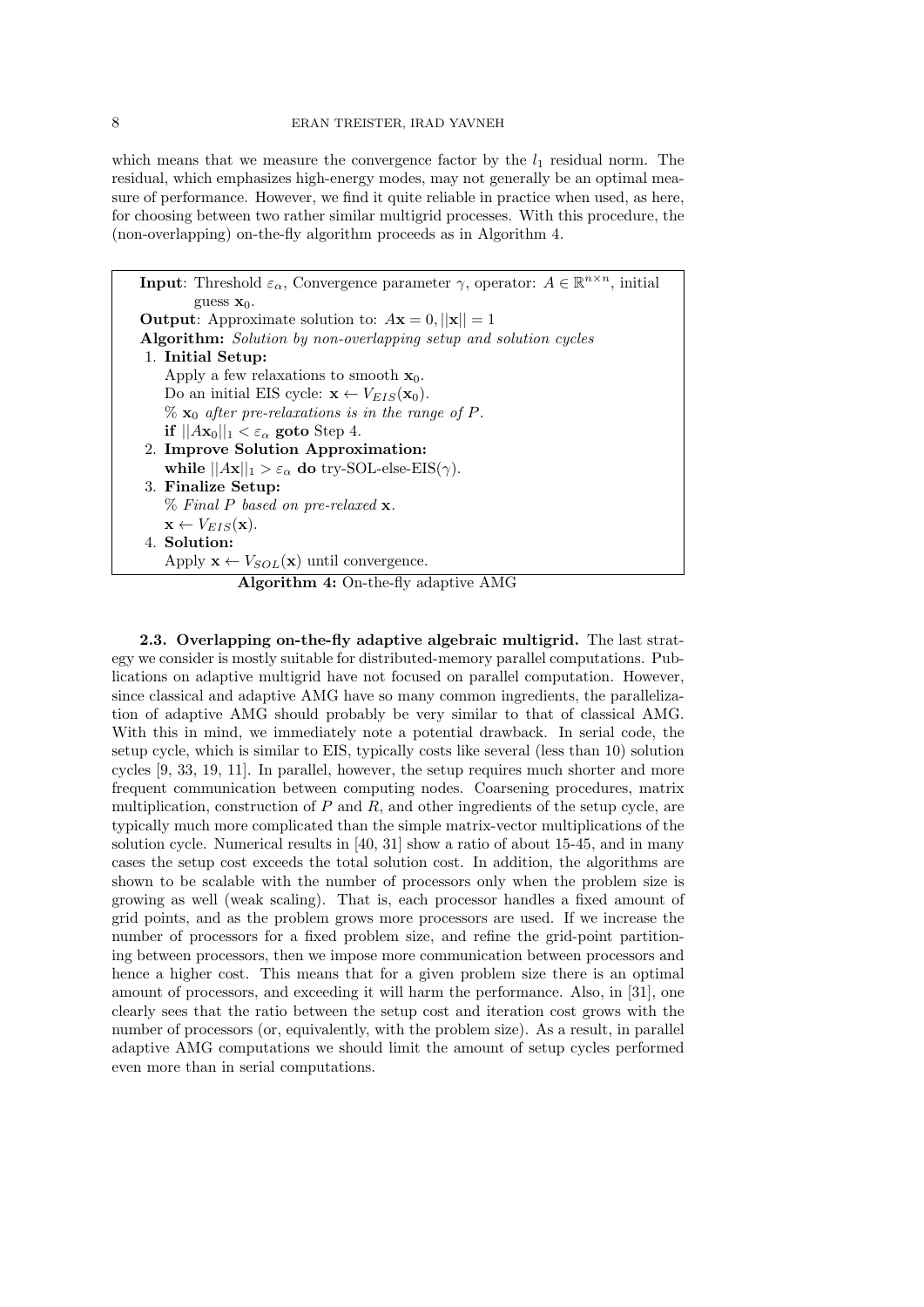

Fig. 2.1. *Overlapping on-the-fly adaptive AMG: A scheme for combining setup improvements in parallel to classical solution cycles for the solution of Markov chains. Solution cycles are denoted by "VSOL", and "OP" denotes the hierarchy of multigrid operators.*

The above discussion highlights even more the advantage of Algorithm 4 over Algorithm 3 in parallel computations. However, the overlapping on-the-fly algorithm that we propose next aims at improving Algorithm 4 even further by using double computing resources. The new algorithm uses high-level parallelism between two computing clusters that does not require frequent communication between them. One cluster applies solution cycles while the other performs a setup update. It is important to note that if doubling the resources for an internally parallelized Algorithm 4 significantly improves its runtime, then it might be better than the overlapping approach we propose (ideally, the runtime would drop by a factor of 2). However, if adding more computing resources does not improve the performance of Algorithm 4 for a given problem size, then the overlapping version is worthy of consideration.

**Input**: Threshold  $\varepsilon_{\alpha}$ , Convergence parameter  $\gamma$ , operator:  $A \in \mathbb{R}^{n \times n}$ . **Output:** Approximate solution to:  $A$ **x** = 0*,*  $||$ **x** $||$  = 1 **Algorithm:** *Solve by overlapping setup and solution cycles* 1. **Initial Setup:** Apply a few relaxations to smooth **x**0. Do an initial EIS cycle:  $\mathbf{x} \leftarrow V_{EIS}(\mathbf{x}_0)$ . %  $\mathbf{x}_0$  *after pre-relaxations is in the range of*  $P$ *.* **if**  $||Ax_0||_1 < \varepsilon_\alpha$  goto Step 4. 2. **Improve Solution Approximation: while**  $||Ax||_1 > \varepsilon_\alpha$  **do** % *The next two lines are marked by the 'try-sol' block on Fig. 2.1*. •  $\mathbf{y} \leftarrow V_{SOL}(\mathbf{x}).$ • **if**  $q(y) < \gamma q(x)$  **then**  $x \leftarrow y$ ;  $\mathbf{else } \mathbf{x} \leftarrow \text{overlapping-setup}(better(\mathbf{x}, \mathbf{y})).$ 3. **Finalize Setup:**  $\mathbf{x} \leftarrow$  overlapping-setup $(\mathbf{x})$ 4. **Solution:** Apply solution cycles until convergence.

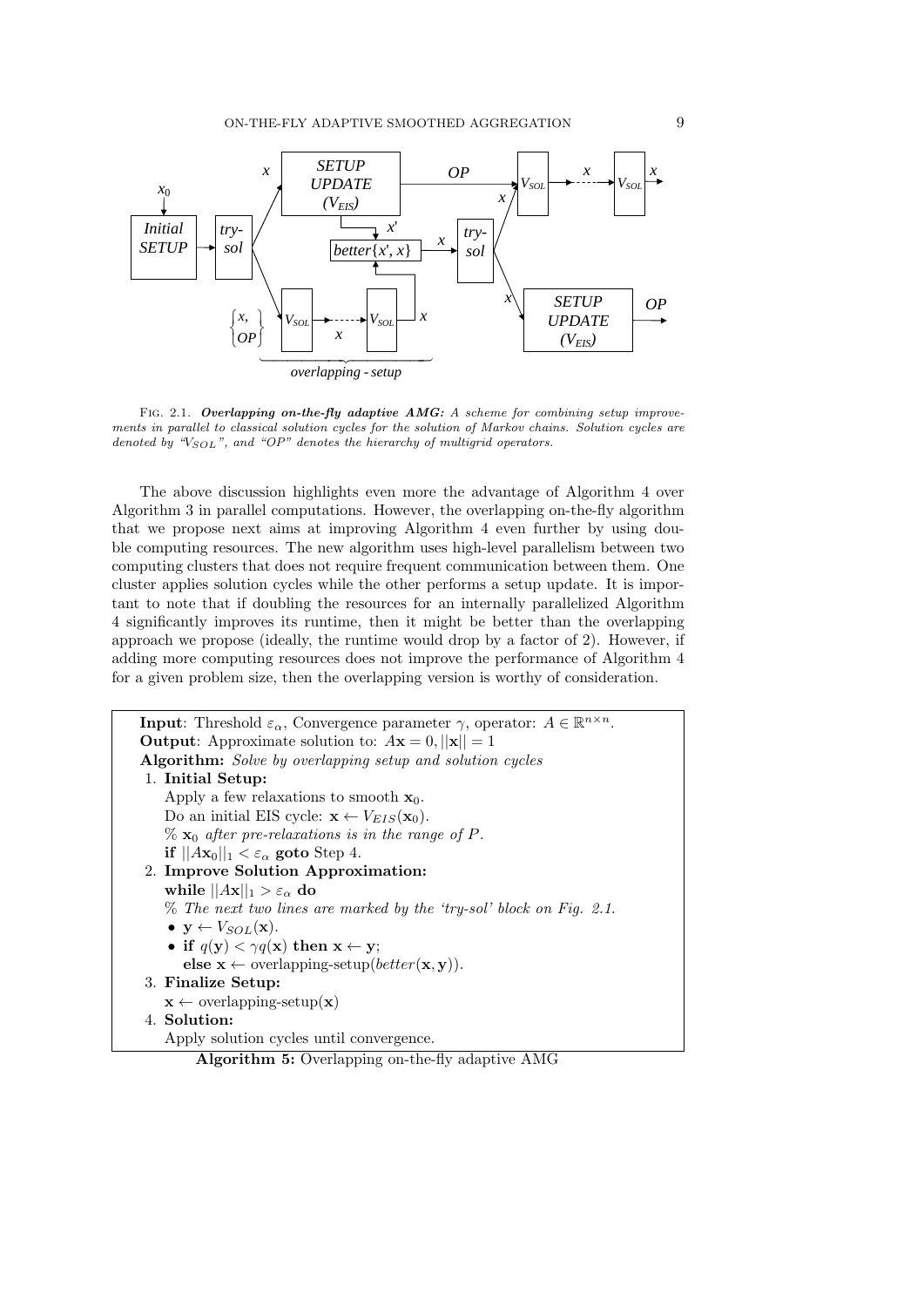The overlapping on-the-fly adaptive algorithm is exhibited in a block diagram in Figure 2.1. The first EIS cycle is an essential setup phase. Once an initial hierarchy of operators is set, the solution process is good to go. As in the non-overlapping version in Algorithm 4, we apply solution cycles so long as they are efficient (marked by the 'try-sol' block), until either their performance deteriorates or the condition  $||Ax||_1 < \varepsilon_\alpha$  is satisfied. Then, the hierarchy update evolves via EIS in its slow pace while the solution cycles are applied in parallel. Once a new hierarchy is computed, a cross-over of information may occur, whereby the solution process provides the setup process with a more accurate approximation, while the setup process provides the solution process with a new hierarchy of operators. At each cross-over, the two computing units switch roles of applying solution and setup phases, so as not to require transferring of the operators (a large amount of data) between the computing nodes. Since the two processes join only at cross-over points, this scheme does not require recurrent and frequent communication between the setup and solution clusters.

The function *better* that appears in the cross-over in Figure 2.1 is optional. Because there is no guarantee that a single setup cycle yields a convergent solution process, we may use this safety procedure that aims to limit unnecessary computations. In practice, one may use

$$
better(\mathbf{x}_1, \mathbf{x}_2) = \mathbf{x}_1 \quad \text{if} \quad q(\mathbf{x}_1) < q(\mathbf{x}_2); \quad \text{else } \mathbf{x}_2,
$$

where  $q(\mathbf{x})$  is the quality measure mentioned earlier in Equations (2.1)-(2.2). We note that at least in the experiments considered in this paper, the vector **x'** from the setup cycle is almost never preferred by the function 'better'.

The overlapping on-the-fly adaptive MG algorithm appears in Algorithm 5, where the following procedure is used for overlapping solution and setup cycles:

#### **Procedure overlapping-setup(x):**

• Do setup update on cluster A:

$$
\mathbf{x}' \leftarrow V_{EIS}(\mathbf{x}).
$$

- *•* Do solution cycles on cluster B:
- **repeat**  $\mathbf{x} \leftarrow V_{SOL}(\mathbf{x})$  **<b>until** cluster A finishes or iterations diverge.
- $\mathbf{x} \leftarrow better(\mathbf{x}, \mathbf{x}')$

**2.4. A qualitative analysis.** To provide some insight into the properties of the different strategies, we resort to a simplified qualitative analysis. Given current multigrid operators and an approximation **x**, we consider three scenarios:

- 1. Applying solution cycles with the existing operators until convergence;
- 2. Applying an EIS cycle and then solution cycles until convergence;
- 3. Applying *r* solution cycles, followed by an EIS cycle with the new approximation, and then solution cycles until convergence;

We examine the total time of solution for a fixed problem size in the three scenarios. We measure the approximate time for convergence in work units, each equal to the cost of one solution cycle. The convergence criterion is an error reduction by a factor *ϵ ≪* 1. For this discussion we use the notation given in Table 2.1. We expect, and indeed typically observe,  $0 < \gamma_E < \gamma_2 < \gamma_1 < \gamma_0 \leq 1$ .

**2.4.1. Serial environment.** Table 2.2 summarizes the costs for the total solution processes, where *n* denotes the number of solution cycles until convergence after the operators are finalized. To select the preferred strategy we need to know all the quantities in the equations, and, since those are problem and solver dependent, it is hard to choose the best option in advance. For example, in the unlikely case that EIS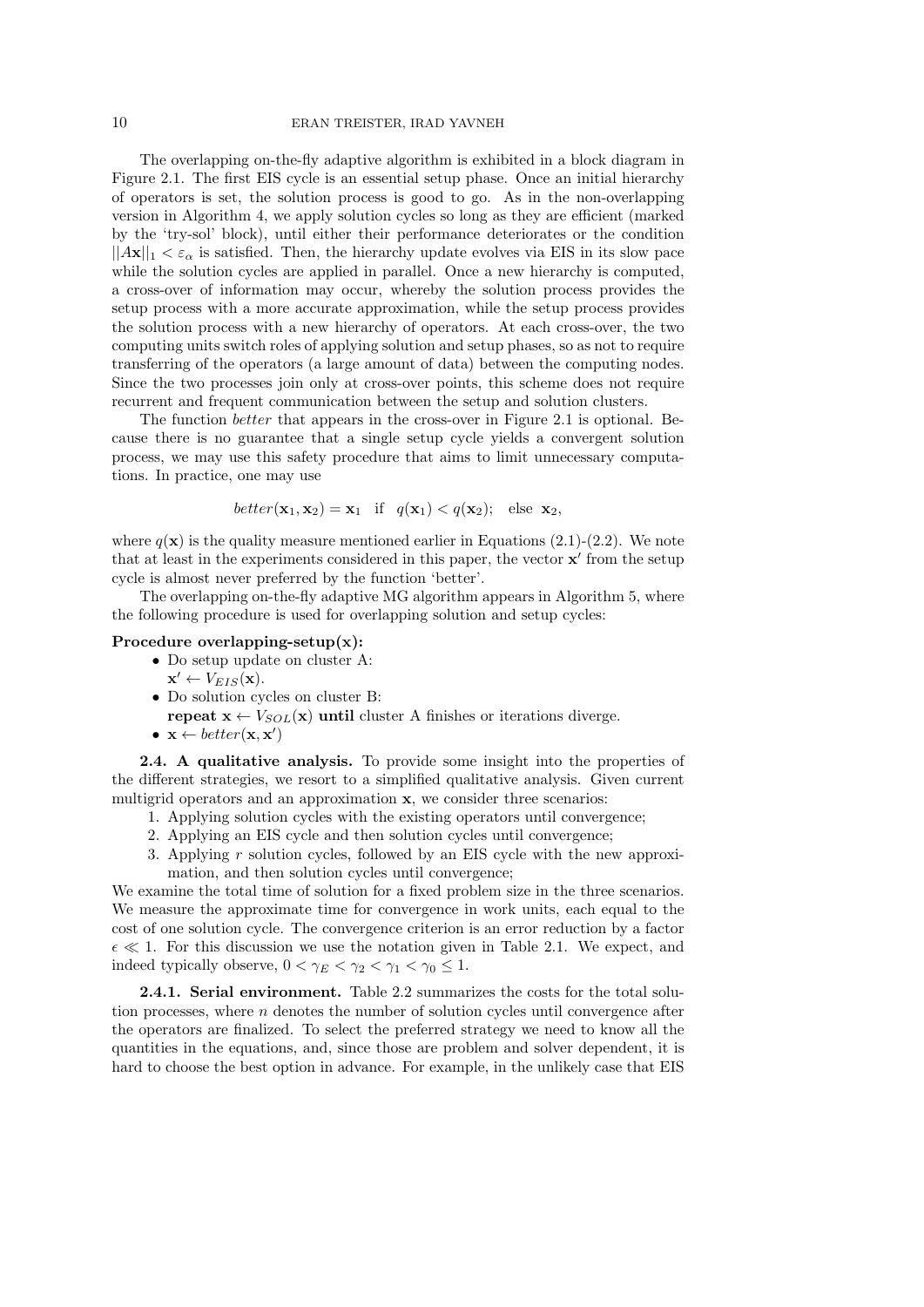| Symbol           | Description                                                           |  |  |  |
|------------------|-----------------------------------------------------------------------|--|--|--|
| $\gamma_0$       | The average convergence factor when applying solution cycles with the |  |  |  |
|                  | existing operators, as in scenario 1.                                 |  |  |  |
|                  | The convergence factor of an EIS cycle. For simplicity, we assume     |  |  |  |
| $\gamma_E$       | that it does not depend on the input <b>x</b> .                       |  |  |  |
| $\boldsymbol{R}$ | The ratio between the computational costs of EIS and a solution       |  |  |  |
|                  | cycle. An EIS cycle costs the same as $R$ solution cycles.            |  |  |  |
| $\gamma_1$       | The average convergence factor of the solution cycles using           |  |  |  |
|                  | operators after an additional EIS cycle, as in scenario 2.            |  |  |  |
| $\gamma_2$       | The average conv. factor of solution cycles using operators produced  |  |  |  |
|                  | by an EIS cycle that followed $r$ solution cycles, as in scenario 3.  |  |  |  |
| Table 2.1        |                                                                       |  |  |  |

*Qualitative analysis notation*

| Scenario  | Derivation                                  | Approximate Cost                                                             |  |  |  |
|-----------|---------------------------------------------|------------------------------------------------------------------------------|--|--|--|
|           | $\gamma_0^n = \epsilon$                     | $\log \epsilon$<br>$\log \gamma_0$                                           |  |  |  |
|           | $\gamma_E \gamma_1^n = \epsilon$            | $\log(\epsilon/\gamma_E)$<br>$R +$                                           |  |  |  |
| 3         | $\gamma_0^r \gamma_E \gamma_2^n = \epsilon$ | $\log(\epsilon/\gamma_0^r \gamma_E)$<br>$r+R+$<br>$\overline{\log \gamma_2}$ |  |  |  |
| TABLE 2.2 |                                             |                                                                              |  |  |  |

*Qualitative analysis: solution costs*

does not improve the performance of the solver significantly, i.e.,  $\gamma_0 \approx \gamma_1 \approx \gamma_2$ , then the simple first strategy is best. On the other hand, if the EIS cycle is equally effective regardless of the stage in which we carry it out, i.e.,  $\gamma_0 \gg \gamma_1 \approx \gamma_2$ , then, unless *R* is extremely large, the second strategy will be best. In this case, the third strategy is second-best because the initial *r* cycles of factor  $\gamma_0$  are relatively less effective.

In this work we focus on hard problems, that require high-quality MG operators. In such cases we typically find  $\gamma_2 \ll \gamma_1 \ll \gamma_0$  or  $\gamma_2 \ll \gamma_1 \approx \gamma_0$ . Then, the third strategy, which corresponds to the on-the-fly approach, will have the best asymptotic convergence factor, and will likely have the best performance.

**2.4.2. Parallel environment.** In scenarios 2 and 3, we also consider the case where solution cycles are applied in parallel to the setup cycle. As mentioned before, we double the resources by engaging a second computing cluster but assume that doubling the resources in one cluster does not lead to significant speedup. Table 2.3 summarizes the solution process costs of both scenarios using overlapping setup and solution cycles.

¿From this analysis one can see that the overlapping scheme best suits situations where the EIS cycles are very expensive compared to the solution cycles, i.e., *R* is rather big as is indeed expected in parallel-AMG computations. If  $\gamma_0$  is not very close to 1, then the solution cycles run in parallel to the EIS cycle are still effective. Then, the overlapping approach gains from the *R* solution cycles, and in addition we obtain good asymptotic behavior. This approach is also good for  $\gamma_0 \approx \gamma_1 \approx \gamma_2$ , where the first strategy is best, though it requires more computing units. In the nonoverlapping approaches (Table 2.2), an excessively large *R* might render the second and third scenarios ineffective due to the large cost of EIS. However, if *R* is moderately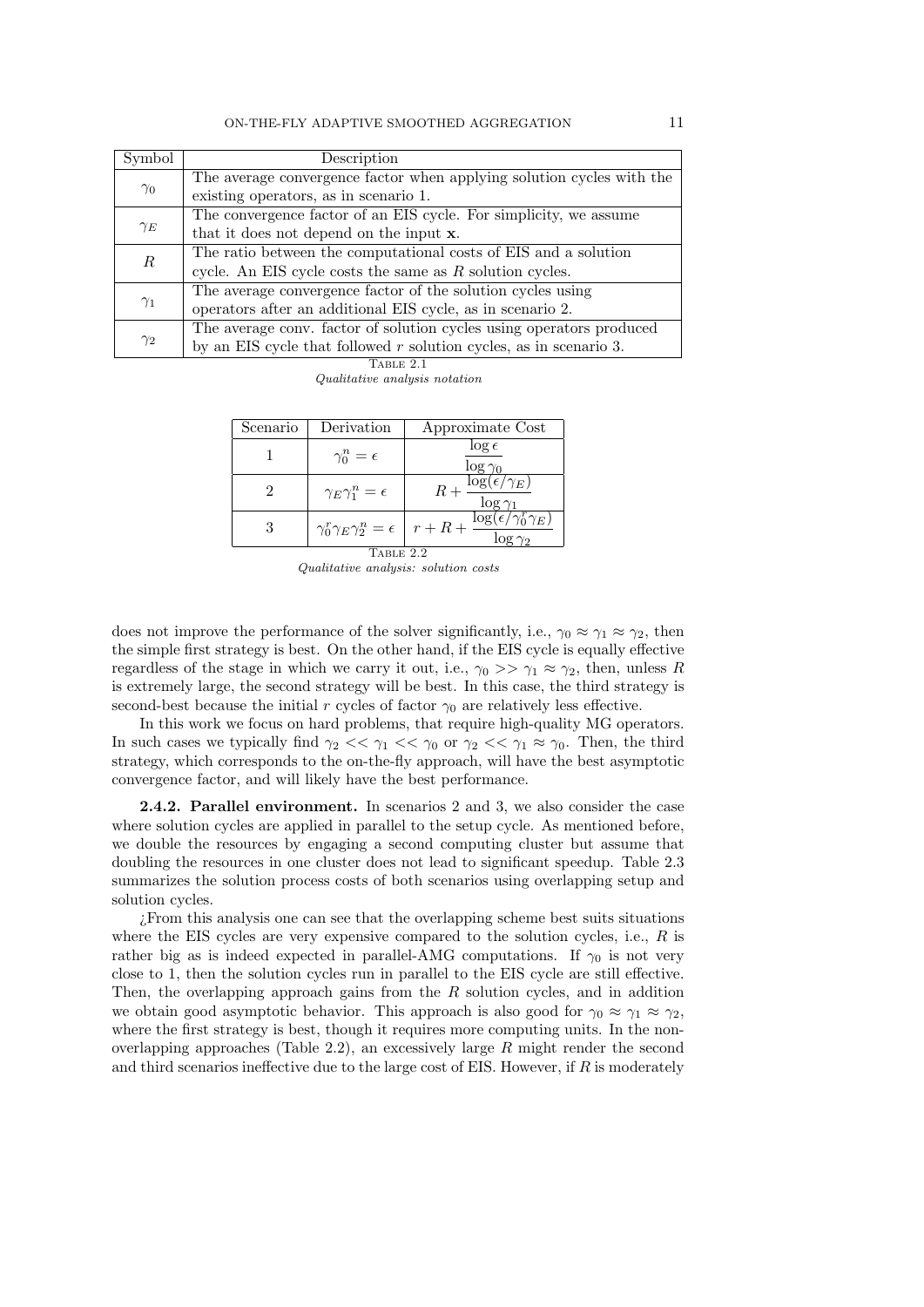| Scenario   | Derivation                                          | Approximate Cost                                                                                                                                                        |  |  |  |
|------------|-----------------------------------------------------|-------------------------------------------------------------------------------------------------------------------------------------------------------------------------|--|--|--|
|            | $\min\{\gamma_E, \gamma_0^R\}\gamma_1^n = \epsilon$ | $\log(\epsilon/\min\left\{\gamma_E, \gamma_0^R\right\})$                                                                                                                |  |  |  |
|            |                                                     | $\gamma_0^r \min \{ \gamma_E, \gamma_0^R \} \gamma_2^n = \epsilon \mid r + R + \frac{\log(\overline{\epsilon / \gamma_0^r \min} \{ \gamma_E, \gamma_0^R \})}{\epsilon}$ |  |  |  |
| l'able 2.3 |                                                     |                                                                                                                                                                         |  |  |  |

*Qualitative analysis: solution costs in parallel environment using overlapping setup*

high, and *γ*<sup>0</sup> is not sufficiently small, the second and third strategies come out ahead. In any case, the overlapping strategy is optimal in both situations, and therefore it is very useful if *R* is big and the additional hardware cost is acceptable.

**3. Adaptive Petrov-Galerkin smoothed aggregation for Markov chains.** In this section we describe the method of Petrov-Galerkin smoothed aggregation that we use together with the on-the-fly approach for the solution of Markov chains. This method is related to the Square & Stretch algorithm of [34].

**3.1. Tentative aggregation/disaggregation operators.** Recall that *A* is a singular M-Matrix and the solution is positive. Assume we have a partitioning of the variables in  $\mathcal{N} = \{1, ..., n\}$  into disjoint subsets  $\{\mathcal{C}_J\}_{J=1}^{n_c}$  called aggregates (their construction appears later). Using these aggregates we first define tentative prolongation and restriction  $P_0$  and  $R_0$  that are simple aggregation/disaggregation operators. Also, let **x** be a positive approximate solution for (1.2).

Given the aggregates  $\{\mathcal{C}_J\}_{J=1}^{n_c}$  and the approximation **x**, we define a tentative aggregation-based prolongation matrix  $P_0$  with **x** in its range. As noted earlier, the left null space of the matrix *A* is the constant vector. Therefore, we choose all restriction matrices to be piece-wise constant, so that the matrices on all the levels have a constant left null-vector. Specifically, given **x** and the aggregates  $\{\mathcal{C}_J\}_{J=1}^{n_c}$ , we use the matrices originally suggested in [21]

$$
R_{J,i} = \begin{cases} 1 & \text{if } i \in \mathcal{C}_J \\ 0 & \text{otherwise} \end{cases} \qquad P_{i,J} = \begin{cases} \mathbf{x}_i / (\mathbf{x}_c)_J & \text{if } i \in \mathcal{C}_J \\ 0 & \text{otherwise} \end{cases} , \qquad (3.1)
$$

with  $(\mathbf{x}_c)_J = \frac{1}{|\mathcal{C}|}$  $\frac{1}{|C_J|}$ <sub>r $\subseteq$ </sub> $\cap$ *r∈C<sup>J</sup>*  $\mathbf{x}_r$ , where  $|\mathcal{C}_J|$  denotes the number of nodes in the aggregate

 $\mathcal{C}_J$ . Note that there is a single non-zero value in each row of  $P_0$  and  $R_0^T$ , and their sparsity structure is identical.

**3.2. Smoothing the tentative operators.** In order to improve the tentative operators, fixed and adaptive SA techniques were introduced for symmetric problems [6, 35, 36, 38], and Petrov-Galerkin SA [8, 12, 13, 29, 37] for nonsymmetric problems, including Markov chains [14]. The main concept of smoothed aggregation is that the transfer operators are smoothed with a simple smoothing operator, generally of the form

$$
S_{\omega}(A) = I - \omega Q^{-1} A,\tag{3.2}
$$

where *Q* is a preconditioner of *A* and  $\omega$  a positive scalar parameter, usually a damping parameter. These are similar, though not necessarily identical, to the preconditioner and damping parameter employed in the relaxation. The prolongation is thus given by

$$
P_{\omega} = S_{\omega}(A)P_0. \tag{3.3}
$$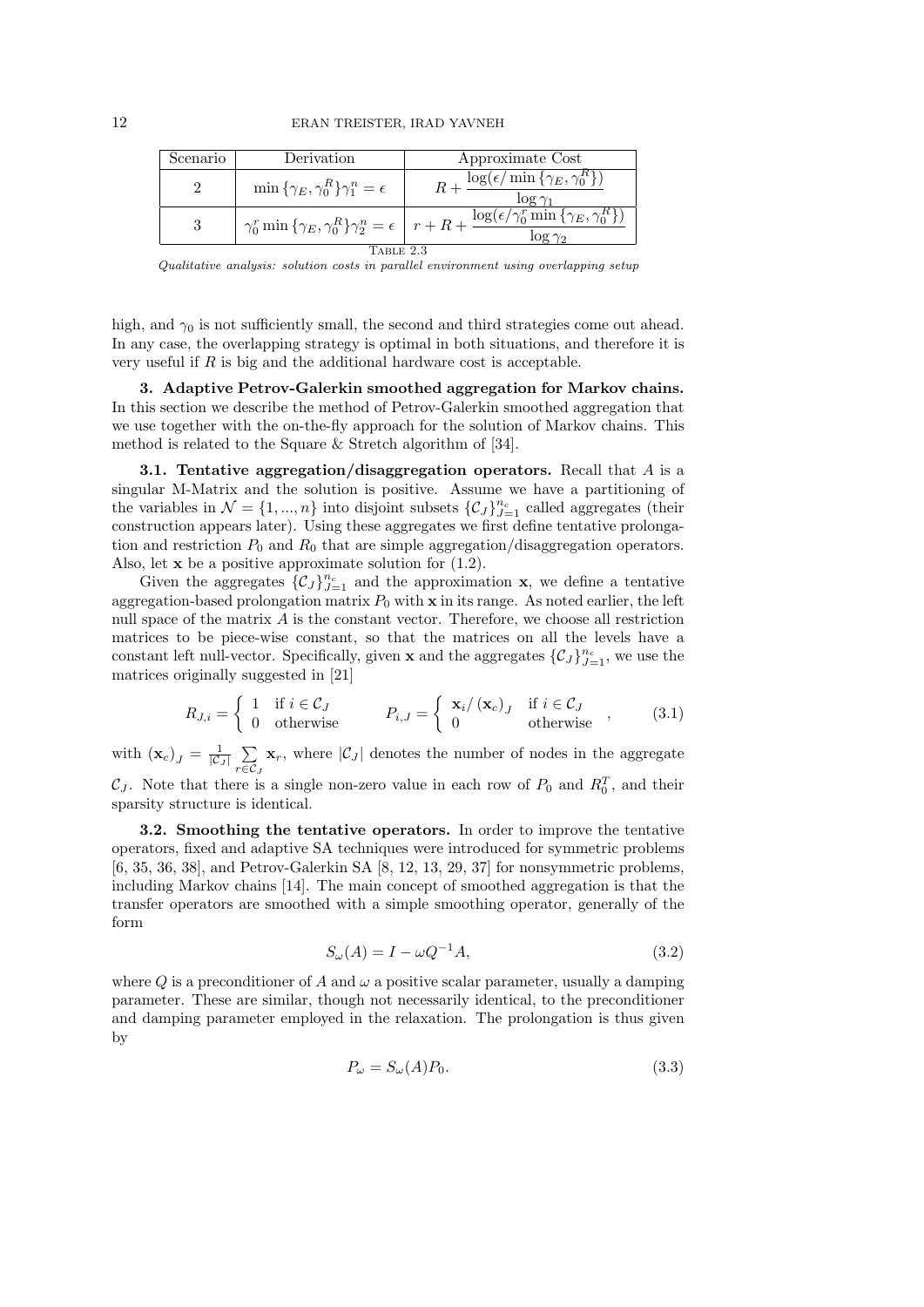For symmetric problems, the standard SA algorithm uses  $R^T_\omega = P_\omega$ . For nonsymmetric problems, a Petrov-Galerkin approach is often applied, whereby  $R^T \neq P$ . A reasonable choice for smoothing the restriction may be [14]

$$
R_{\omega}^T = S_{\omega}(A^T)R_0^T.
$$
\n(3.4)

The  $\omega$ 's for *R* and *P* may differ [29].

In this work, we focus on the case where the prolongation is smoothed as in (3.3), but the restriction remains  $R_0$ . In this case, the prolongation smoother in  $(3.2)$  is usually chosen to be [12, 13, 29, 37]

$$
S_{\rho^{-1}}(A) = I - \frac{1}{\rho(Q^{-1}A)}Q^{-1}A.
$$
\n(3.5)

The spectral radius is usually approximated using an Arnoldi-type method, and this works well for symmetric matrices. Since the eigenvectors of the matrix are orthogonal in the symmetric case, the Rayleigh Quotient as in (2.1) is guaranteed to be bounded by the spectral radius. However, finding the spectral radius of a nonsymmetric matrix may be costly, because the simple Rayleigh Quotient may provide a value far larger then the spectral radius. Nevertheless, we do estimate the spectral radii, but only once in the first setup cycle and with low accuracy. Specifically, in this work we apply 25 power-method iterations and use the Rayleigh Quotient (2.1) as an approximation to the spectral radius. This calculation is relatively expensive, and alternatives are worthy of investigation. Simpler options such as using constant smoothing parameters or using matrix norms (upper bound to the radii) were found to be significantly less effective than using the true spectral radius.

In [13], an overcorrection technique was used to improve the performance of smoothed aggregation. Similarly, we apply over-correction,

$$
\mathbf{x} \leftarrow \mathbf{x} + \alpha P \mathbf{e}_c, \tag{3.6}
$$

instead of the regular CGC in Step 5 of Algorithm 1, where  $\alpha > 1$  is the over-correction parameter. Correspondingly,

$$
\mathbf{x} \leftarrow (1 - \alpha)\mathbf{x} + \alpha P \mathbf{x}_c \tag{3.7}
$$

is used in step 6 of Algorithm 2. In all our tests we fix  $\alpha = 1.1$ .

Finally, in [12, 37] it was advised to perform an additional pre-relaxation with the same operator  $(3.5)$  used for smoothing *P*. Motivated by this, we modify **x** after computing the residual that is transferred to the coarser level. That is, we add

$$
\mathbf{x} \leftarrow \mathbf{x} + \frac{1}{\rho(Q^{-1}A)} Q^{-1} \mathbf{r} \,. \tag{3.8}
$$

to step 2 of Algorithm 1, where *Q* is as in (3.5). Such use of the residual was suggested already in [10]. Note that this modification is very cheap as it does not require a matrix-vector multiplication. Using this procedure, the smoother (3.5) acts on both **x** and the correction  $P_0 \mathbf{e}_c$ , instead of  $P_0 \mathbf{e}_c$  alone. From linearity considerations, the CGC operator of our SA version of Algorithm 1 is then given by

$$
S_{\rho^{-1}}(I - \alpha P_0(A_c)^+ R_0 A) \tag{3.9}
$$

instead of

$$
(I - \alpha S_{\rho^{-1}} P_0(A_c)^+ R_0 A), \tag{3.10}
$$

as it would be without this modification. This small and cheap change has a significant effect, almost the same as a post-relaxation.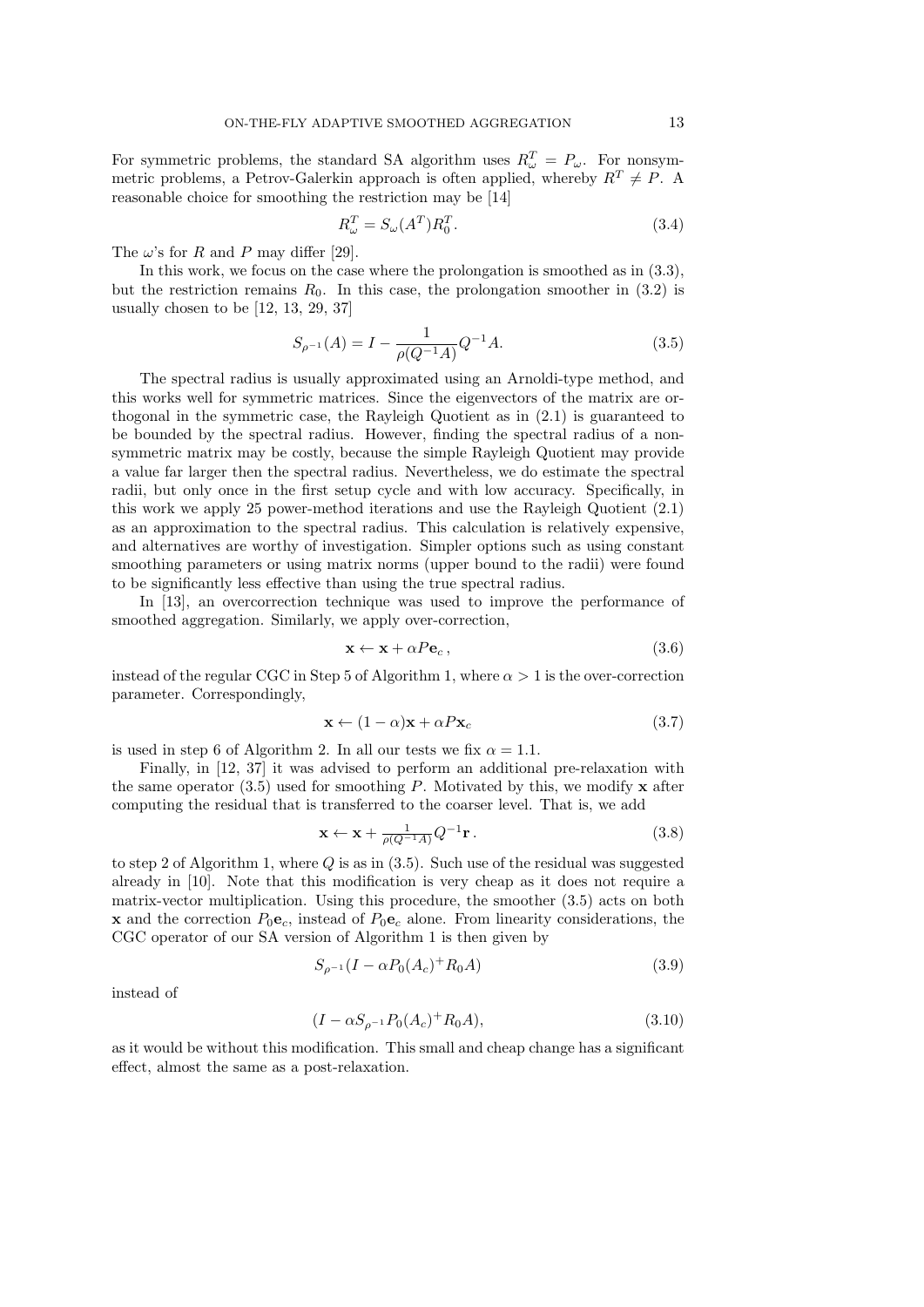**3.3. Defining aggregation.** SA with no *R* smoothing is generally considered inferior to smoothing both *R* and *P* [29]. However, the comparisons that led to this conclusion employed the same aggregates for both methods. When smoothing both *R* and  $P$ , the eventual coarse-grid operator in  $(1.5)$  has the form of a cubic polynomial in *A*, coarsened by the tentative operators. Unless the coarsening is aggressive enough, a significant stencil growth might occur on coarser grids. On the other hand, smoothing only *P* results in a coarsened quadratic polynomial in *A*, which allows less aggressive coarsening. For a discretization of a *d*-dimensional second-order PDE on a rectangular grid, for example, smoothing both operators requires aggregates of width 3 in each spatial direction (aggregates of size  $3<sup>d</sup>$ ), while smoothing only *P* requires aggregates of width 2 [13]. The use of smaller aggregates is the key to the potential advantage of smoothing only *P*, since less aggressive coarsening (more coarse-grid DOFs) generally leads to a better coarse representation of the fine-grid problem, and therefore to a better CGC.

| <b>Input:</b> s—typical aggregate size, $W \in \mathbb{R}^{n \times n}$ —strong connections matrix         |  |  |  |  |  |  |  |
|------------------------------------------------------------------------------------------------------------|--|--|--|--|--|--|--|
| <b>Output:</b> Aggregates: $\{\mathcal{C}_J\}_{J=1}^{n_c}$ .                                               |  |  |  |  |  |  |  |
| Algorithm:                                                                                                 |  |  |  |  |  |  |  |
| Let $U = 1, , n$ be a set of unassigned elements                                                           |  |  |  |  |  |  |  |
| repeat                                                                                                     |  |  |  |  |  |  |  |
| Among the elements in $U$ , find the element $i$ with the least remaining                                  |  |  |  |  |  |  |  |
| neighbors in $U$ .                                                                                         |  |  |  |  |  |  |  |
| Initialize a new aggregate $\mathcal{C} = \{i\}.$                                                          |  |  |  |  |  |  |  |
| if $i$ has more than one neighbor then                                                                     |  |  |  |  |  |  |  |
| Define $U_{near} \subseteq U$ to contain all elements whose distance from i is at                          |  |  |  |  |  |  |  |
| most $\lfloor \frac{s}{2} \rfloor$ .                                                                       |  |  |  |  |  |  |  |
| Find all circles within $U_{near}$ of length s or less that contain i.                                     |  |  |  |  |  |  |  |
| % At least one circle will always be found.                                                                |  |  |  |  |  |  |  |
| Choose the circles of maximal length, and amongst those choose the                                         |  |  |  |  |  |  |  |
| circle of maximal sum of inner connections in $W$ .                                                        |  |  |  |  |  |  |  |
| Add the members of the chosen circle to $\mathcal{C}$ .                                                    |  |  |  |  |  |  |  |
| else                                                                                                       |  |  |  |  |  |  |  |
| Let $p$ be the only neighbor of $i$ in $U$ .                                                               |  |  |  |  |  |  |  |
| Add p to $\mathcal C$                                                                                      |  |  |  |  |  |  |  |
| if other neighbors of $p$ with only one neighbor besides $p$ exist then<br>Add up to $(s-2)$ of them to C. |  |  |  |  |  |  |  |
| end                                                                                                        |  |  |  |  |  |  |  |
| end                                                                                                        |  |  |  |  |  |  |  |
| Remove the chosen aggregate's members from $U$ .                                                           |  |  |  |  |  |  |  |
| <b>if</b> After removing the chosen aggregate there are elements with no                                   |  |  |  |  |  |  |  |
| <i>neighbors</i> then                                                                                      |  |  |  |  |  |  |  |
| Add the elements with no neighbors to $\mathcal{C}$ .                                                      |  |  |  |  |  |  |  |
| end                                                                                                        |  |  |  |  |  |  |  |
| until all elements are assigned to aggregates;                                                             |  |  |  |  |  |  |  |

**Algorithm 6:** *Bottom-up aggregation technique*

For unstructured grids, the classical neighborhood aggregation of [38] is appropriate in the case where both  $R$  and  $P$  are smoothed, but it is too aggressive when only *P* is smoothed [29]. Therefore, we use the *Bottom-Up* method of [34], which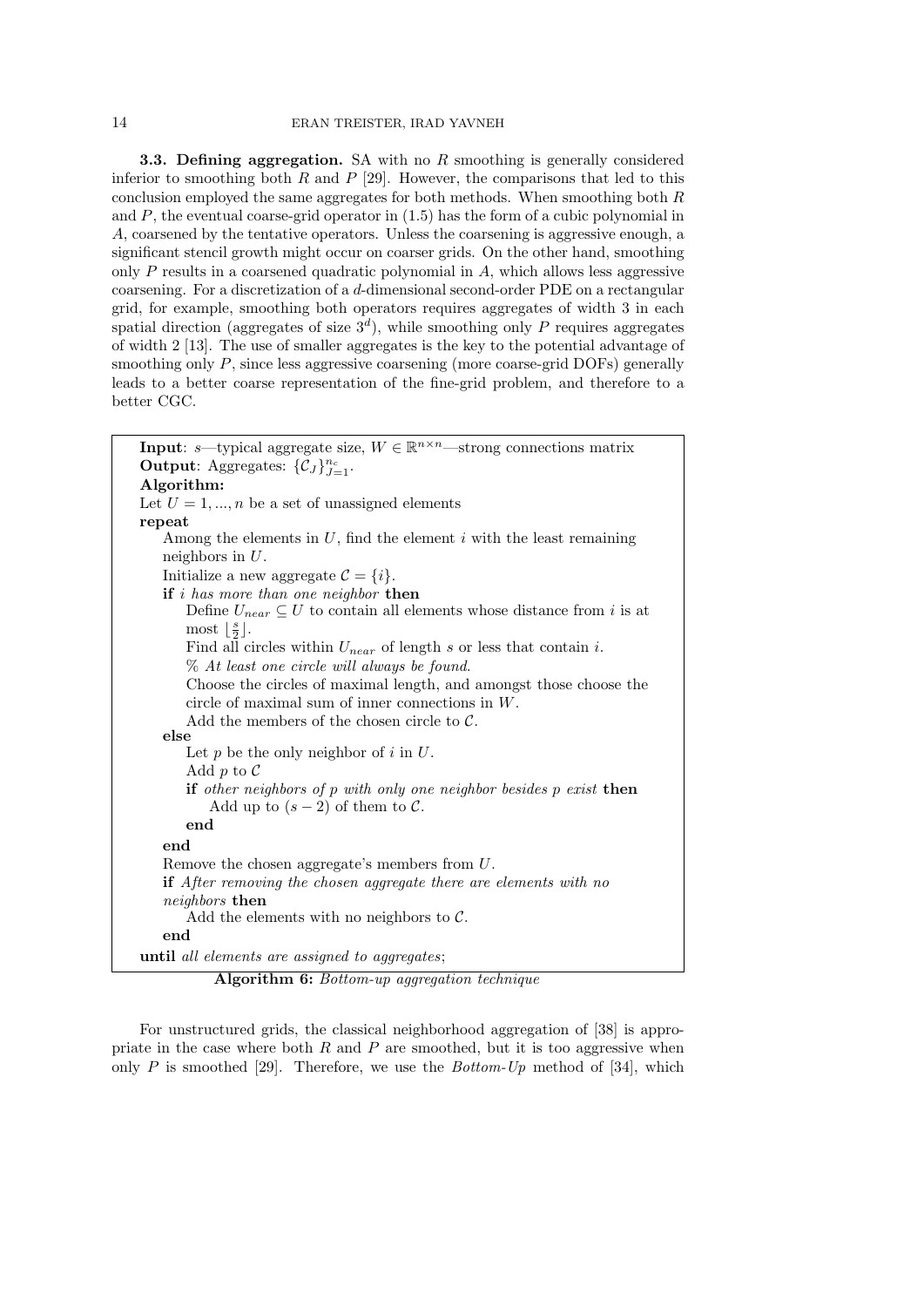aggregates nodes that satisfy a circular dependency, cf., Algorithm 6. The weight matrix *W* is defined as in [34], based on the elements of the matrix *A* and the current approximation **x** to its near null-space. Specifically, we use a connectivity matrix *W*ˆ with

$$
\hat{W}_{ij} = \begin{cases}\n-A_{ij}\mathbf{x}_j & \text{if } i \neq j \text{ and } -A_{ij}\mathbf{x}_j \geq \theta \max_{l \neq i} -A_{il}\mathbf{x}_l, \\
0 & \text{otherwise,}\n\end{cases}
$$
\n(3.11)

where we use  $\theta = 0.1$ . Then, we symmetrize our connectivity matrix as follows:

$$
W = \frac{1}{2} \left( \hat{W} + \hat{W}^T \right). \tag{3.12}
$$

Since *W* is symmetric, each pair of neighbors is a circle of length 2.

For structured grids, this technique yields aggregates of width 2 in each spatial direction in many scenarios we have studied, in 1D, 2D and 3D. Investigating and improving this aggregation method remains the subject of ongoing research. Another efficient alternative aggregation method which is appropriate to smoothing only *P* appears in [25, 24].

**4. Numerical Results.** In this section, we demonstrate and compare between the three algorithms discussed in Section 2 for integrating solution and setup cycles. The algorithms are applied to adaptive Petrov-Galerkin SA, where only the prolongation is smoothed by the Jacobi operator (*Q* is the diagonal part of the matrix *A*) with damping parameter as in (3.5). We show results for three Markov chain problems that were found to be difficult enough to require more than one setup cycle.

In all the results shown, we start with an initial random guess and reduce its  $l_1$  residual norm  $||A\mathbf{x}||_1$  by a factor of 10<sup>10</sup>. We employ V(2,1) solution cycles with Jacobi relaxations. Exact solution is performed once the problem size is below 16. Similarly to [6, 7], when we perform setup cycles followed by solution cycles in the AFTER and OnTheFly algorithms, we do more pre-relaxations in the EIS cycles than in the solution cycles: 4 pre-relaxations and 1 post-relaxation. We do that in all setup cycles of OTF and in the last EIS cycle of AFTER (Step 3). All other EIS cycles are  $V(2,1)$ . Note, that a  $V_{EIS}(4,1)$  cycle is not significantly more costly than  $V_{EIS}(2,1)$ , because most of the computation is spent on operator construction and matrix multiplication (*RAP* calculations) [6, 7, 34]. The relaxations are damped with

$$
\omega = \frac{4}{3\rho(D^{-1}A)},\tag{4.1}
$$

where the value 4/3 minimizes the expression

$$
\min_{\omega} \max_{0.5 \le x \le 1} |1 - \omega x|,
$$

that corresponds to the Jacobi relaxation we are using.

In the following tables and figures we show computation times as well as work units. The latter is defined as the cost of a single  $V_{SOL}(2,1)$  solution cycle. The experiments were performed using MATLAB R2010b on a machine with an Intel core i7 CPU with 8 GB of RAM memory, running Linux Ubuntu.

For the first approximation to the null-space on which we base the initial operators, we do 20 relaxation sweeps on the initial random guess, counting these as 3 work units (which assumes that about 7 relaxations cost the same as a  $V(2,1)$  solution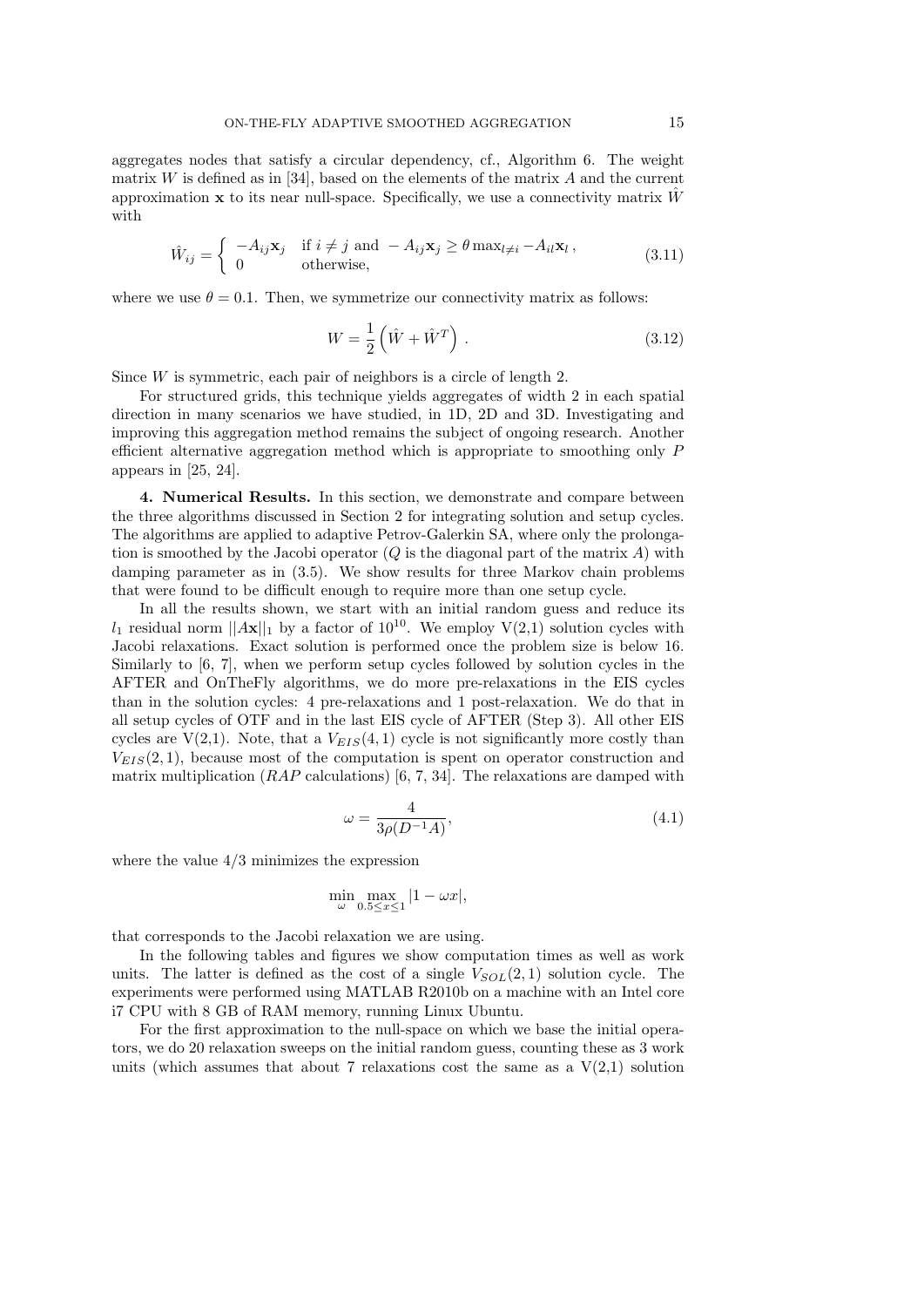| size   | lev | $C_{op}$ | $u_{set}(t_{set})$ | algorithm                                                                                                                   | $V_{EIS}, V_{SOL}$                                 | $\gamma$                                     | $u_{sol}(t_{sol})$                                                            |
|--------|-----|----------|--------------------|-----------------------------------------------------------------------------------------------------------------------------|----------------------------------------------------|----------------------------------------------|-------------------------------------------------------------------------------|
| 65536  | 7   | 1.64     | 23(0.35s)          | EIS<br>$A$ FTER $(10^{-2})$<br>$A$ FTER $(10^{-3})$<br>$A$ FTER $(10^{-4})$<br>$A$ FTER $(10^{-5})$<br>$OnThe Fly(10-4)$    | 15, 0<br>0, 32<br>2, 16<br>3, 12<br>5, 10<br>2, 13 | 0.34<br>0.64<br>0.45<br>0.36<br>0.34<br>0.34 | 63 $(0.91s)$<br>35(0.44s)<br>27(0.35s)<br>28(0.37s)<br>33(0.44s)<br>25(0.33s) |
| 262144 | 8   | 1.65     | 22(1.00s)          | EIS<br>$A$ FTER $(10^{-2})$<br>$A$ FTER $(10^{-3})$<br>$A$ FTER $(10^{-4})$<br>$A$ FTER $(10^{-5})$<br>$OnThe Fly(10^{-5})$ | 16, 0<br>0,61<br>2, 22<br>3, 15<br>5, 11<br>2, 15  | 0.36<br>0.77<br>0.54<br>0.43<br>0.35<br>0.35 | 85 (3.97s)<br>64 (2.92s)<br>35(1.60s)<br>33(1.50s)<br>39(1.80s)<br>30(1.44s)  |

 $T$ ABLE  $4.1$ 

*Tandem Queue results*

cycle). Then we perform the first setup cycle, which also includes the aggregation construction and estimation of the spectral radii. This cycle is identical in all settings and the aggregates, as well as the spectral radii, are calculated only once in that cycle and kept fixed for the rest of the solution process. *uset* and *tset* represent the work-units and time (in seconds) of the first setup cycle, while *usol* and *tsol* are the work-units and timings of the solution without the initial setup cycle. *VEIS, VSOL* are the number of EIS cycles (excluding the initial one) and solution cycles, respectively. The operator complexity denoted by *Cop* is the total number of non-zeros in the matrix *A* and all its coarse-grid approximations, divided by the number of non-zeros of the fine-grid *A*. The operator complexity and number of levels are similar in all settings since all use the same Bottom-Up algorithm with a preferred aggregate size of  $s = 4$ . The asymptotic convergence factor is denoted by  $\gamma$  and is defined as the geometric mean of the residual drop factor of the last 5 solution cycles.

For the smaller-sized problems with about 65,000 unknowns, we use  $\varepsilon_{\alpha} = 10^{-4}$ as a default safe accuracy threshold for the algorithms considered. For the larger problems of about 262,000 unknowns, we use  $\varepsilon_{\alpha} = 10^{-5}$ .

**4.1. Serial environment experiments.** We compare the AFTER algorithm with various values of  $\varepsilon_{\alpha}$  to the on-the-fly algorithm with the safe pre-chosen  $\varepsilon_{\alpha}$ , and a convergence parameter of  $\gamma = 0.75$  (detailed in Algorithm 4).

**4.1.1. Tandem Queue Markov Chain.** The first problem considered is the tandem queueing network problem appearing in [1, 14, 15, 21, 34]. This problem is nonsymmetric and has a significantly complex spectrum, which lies in the triangle whose vertices are  $-0.5 \pm \frac{\sqrt{3}}{2}i$  and 1. The stencil of the matrix *A* is given by

$$
\begin{pmatrix} & & -\mu_1 \\ -\mu & 1 & \\ & -\mu_2 & \end{pmatrix},
$$

where  $\mu = 10/31$ ,  $\mu_1 = 11/31$  and  $\mu_2 = 10/31$ .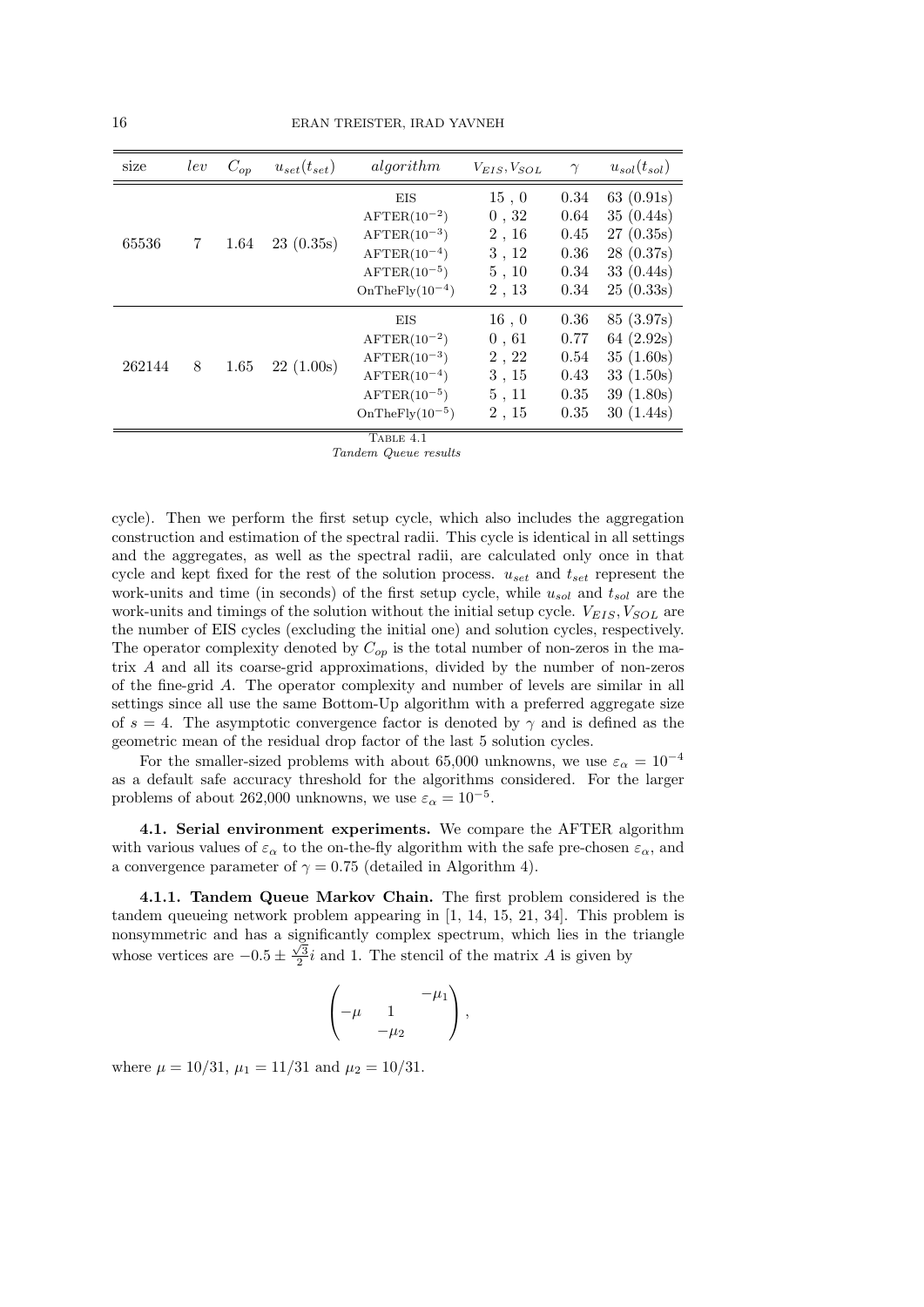

Fig. 4.1. *Left: Nonsymmetric random planar graph—directed edges are marked with dotted lines while undirected edges are marked with a solid line. Right—the spectrum of the Markov chain bounded by the unit circle.*

Table 4.1 shows the results for the Tandem Queue problem using the EIS algorithm as a solver (Algorithm 2), AFTER algorithm (Algorithm 3) with various choices of  $\varepsilon_{\alpha}$ , and results for the non-overlapping on-the-fly algorithm (Algorithm 4).

The results show that a high accuracy of the prototype is required for this testcase. More setup cycles in the AFTER algorithm, or equivalently using a smaller  $\varepsilon_{\alpha}$ , produced better asymptotic convergence factors. The AFTER and OnTheFly algorithms, with sufficiently small  $\varepsilon_{\alpha}$ , achieved asymptotic convergence rates similar to EIS. The cost of the EIS iterations, however, is significantly higher. The timings of AFTER clearly show the tradeoff: more setup cycles gain better asymptotic convergence, but require more computational time. Cost-wise,  $\varepsilon_{\alpha} = 10^{-3}$  or  $10^{-4}$  is the best compromise for this test case, even though the resulting convergence factors are not optimal. The on-the-fly algorithm achieved the best performance, using several solution cycles to reach the required accuracy instead of some of the setup cycles in AFTER.

**4.1.2. Random walk on a nonsymmetric random planar graph.** The next test problem is a random walk on a nonsymmetric unstructured planar graph demonstrated in Figure 4.1. A similar problem with a symmetric graph appears in [14, 15, 34], and a slightly different nonsymmetric version is considered in [17, 18]. The graph is generated by choosing *n* random points in a unit square and applying Delaunay triangulation. Then, a spanning tree of the graph is generated by a DFS algorithm and its edges are kept undirected. For the remaining edges, a direction is chosen at random. The spanning tree edges are kept undirected in order to ensure that the graph is strongly connected and hence the associated matrix is irreducible. The weight of an edge  $(i, j)$  is determined by the reciprocal of the outgoing degree of node *i*, that is, we normalize the columns of the binary matrix representing the graph to make it column-stochastic.

Table 4.2 shows the results for this problem. Here, the accuracy required for the prototype vector was lower than in the previous problem. In the case of AFTER, requiring excessive accuracy from the prototype increases the solution time due to the expensive setups. However, such a large default choice of  $\varepsilon_{\alpha} = 10^{-2}$  is too risky in general, and may result in very poor behavior in many other problems. Also, this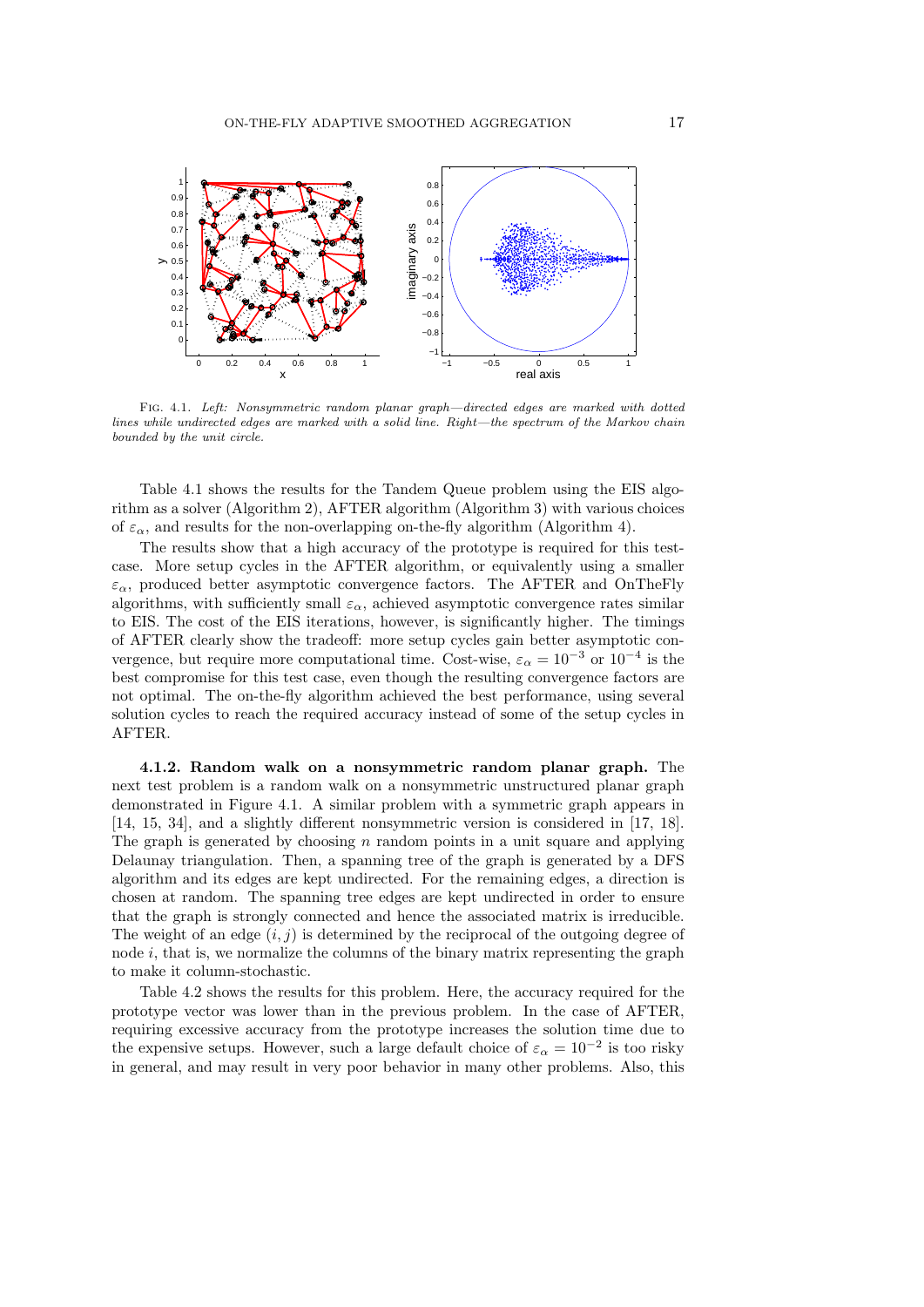| size   | lev | $C_{op}$ | $u_{set}(t_{set})$ | algorithm                                                                                                                   | $V_{EIS}, V_{SOL}$                                 | $\gamma$                                     | $u_{sol}(t_{sol})$                                                            |
|--------|-----|----------|--------------------|-----------------------------------------------------------------------------------------------------------------------------|----------------------------------------------------|----------------------------------------------|-------------------------------------------------------------------------------|
| 65536  | 7   | 2.03     | 20(0.46s)          | EIS<br>$A$ FTER $(10^{-2})$<br>$A$ FTER $(10^{-3})$<br>$A$ FTER $(10^{-4})$<br>$A$ FTER $(10^{-5})$<br>$OnThe Fly(10-4)$    | 15, 0<br>0, 20<br>3, 11<br>4, 10<br>6, 8<br>1, 14  | 0.31<br>0.46<br>0.29<br>0.28<br>0.28<br>0.28 | 66 $(1.62s)$<br>23(0.42s)<br>29(0.57s)<br>32(0.65s)<br>37(0.82s)<br>22(0.42s) |
| 262144 | 8   | 2.04     | 25(1.92s)          | EIS<br>$A$ FTER $(10^{-2})$<br>$A$ FTER $(10^{-3})$<br>$A$ FTER $(10^{-4})$<br>$A$ FTER $(10^{-5})$<br>$OnThe Fly(10^{-5})$ | 16, 0<br>0, 25<br>3, 13<br>4, 12<br>6, 10<br>1, 15 | 0.36<br>0.50<br>0.38<br>0.37<br>0.36<br>0.36 | 86 (7.79s)<br>28(1.95s)<br>32(2.56s)<br>35(2.91s)<br>43(3.89s)<br>26(1.91s)   |

 $T$ ABLE  $4.2$ 

*Result Summary: Random walk on a nonsymmetric random planar graph*



Fig. 4.2. *Triangular lattice of 28 states*

choice has the worst asymptotic convergence ( $\gamma \approx 0.5$ ). The on-the-fly approach does not suffer from this drawback and performs essentially as well as the best choice of AFTER in terms of solution cost, and with a better asymptotic convergence rate  $(\gamma \approx 0.36)$ . The pure EIS solver is again the most expensive method by far. Its asymptotic convergence is similar to the other methods when  $\varepsilon_{\alpha}$  is small enough.

**4.1.3. Random walk on a Triangular Lattice.** The last test problem appears in [34], and is taken from [32]. It considers a random walk on an  $(m + 1) \times (m + 1)$ triangular grid, as shown in Figure  $(4.2)$  for  $m = 6$ . The points of the grid are labeled  $(i,i), (i = 0, \ldots, m; j = 0, \ldots, m - i)$ . From the point  $(j,i)$ , a transition may take place to one of the four adjacent points  $(j \pm 1, i \pm 1)$ . The probability of jumping to either of the nodes  $(j-1, i)$  or  $(j, i-1)$  is  $(\frac{j+i}{m})$ , with the probability split equally between the two nodes when both are on the grid. The probability of jumping to either of the nodes  $(j + 1, i)$  or  $(j, i + 1)$  is  $(1 - \frac{j+i}{m})$ , with the probability again split equally when both nodes are on the grid. The spectrum of this matrix is real except for a few complex eigenvalues. This is one of the most difficult cases we tested with our smoothed aggregation solver.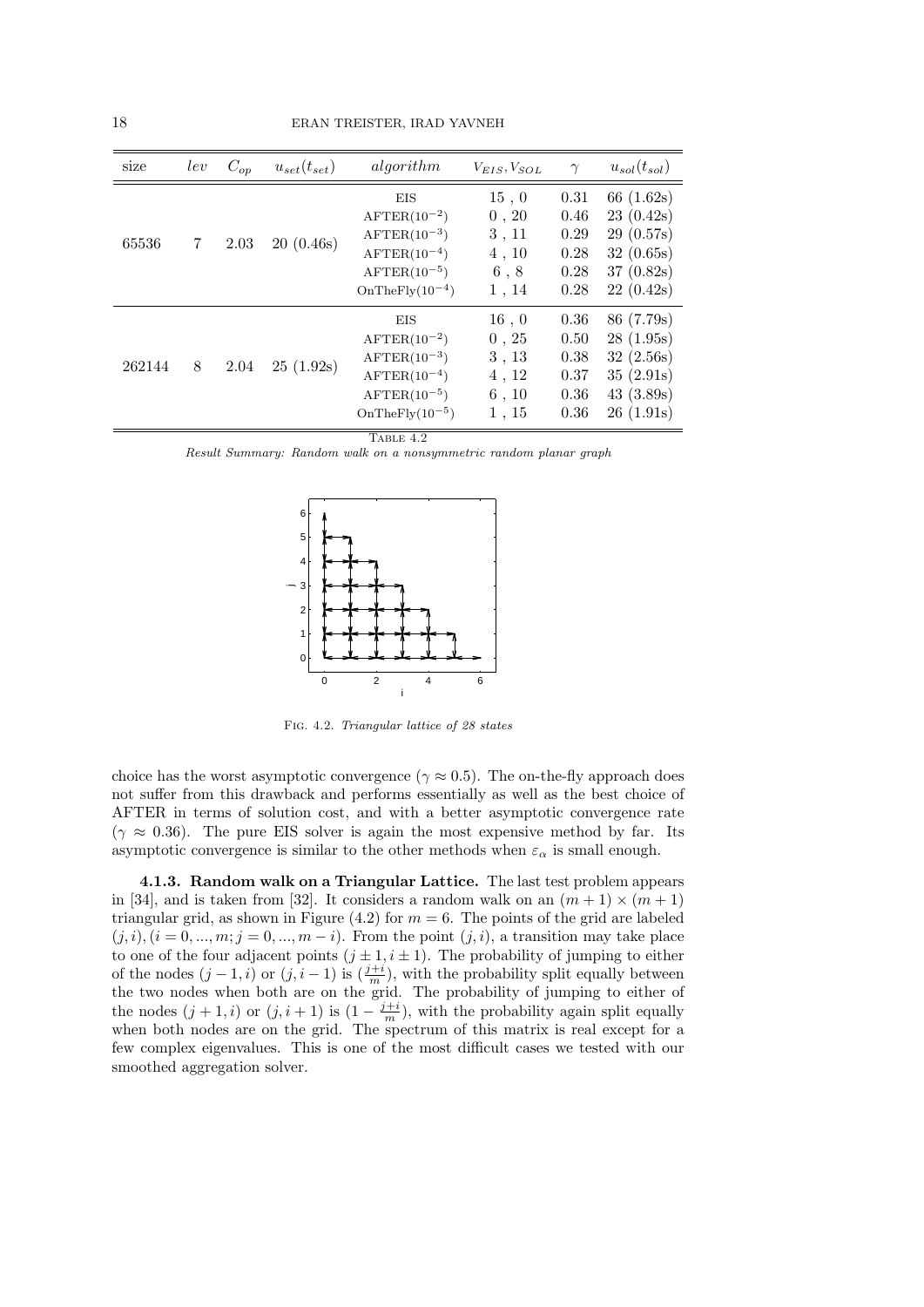| size   | lev | $C_{op}$ | $u_{set}(t_{set})$ | algorithm                                                                                                                       | $V_{EIS}, V_{SOL}$                                | $\gamma$                                     | $u_{sol}(t_{sol})$                                                             |
|--------|-----|----------|--------------------|---------------------------------------------------------------------------------------------------------------------------------|---------------------------------------------------|----------------------------------------------|--------------------------------------------------------------------------------|
| 65536  | 7   | 1.95     | 23(0.37s)          | <b>EIS</b><br>$A$ FTER $(10^{-2})$<br>$A$ FTER $(10^{-3})$<br>$A$ FTER $(10^{-4})$<br>$A$ FTER $(10^{-5})$<br>$OnThe Fly(10-4)$ | 34,0<br>1,38<br>4, 27<br>7, 23<br>11, 21<br>2, 27 | 0.60<br>0.63<br>0.58<br>0.59<br>0.58<br>0.58 | 173(2.72s)<br>46 $(0.71s)$<br>50(0.75s)<br>63(0.96s)<br>81(1.24s)<br>41(0.63s) |
| 262144 | 8   | 1.96     | 22(1.21s)          | EIS<br>$A$ FTER $(10^{-2})$<br>$A$ FTER $(10^{-3})$<br>$A$ FTER $(10^{-4})$<br>$A$ FTER $(10^{-5})$<br>$OnThe Fly(10^{-5})$     | 39, 0<br>1,63<br>4, 53<br>7,30<br>12, 25<br>2,36  | 0.65<br>0.82<br>0.76<br>0.65<br>0.64<br>0.64 | 215(12.3s)<br>72(3.90s)<br>80(4.23s)<br>70(4.01s)<br>91(5.05s)<br>52(2.82s)    |

TABLE 4.3

*Result Summary: Random walk on a Triangular Lattice*

Table 4.3 shows the results for this problem. For the bigger problem, using the AFTER algorithm requires several setup cycles in order to reach the optimal asymptotic converge. Again, we see the tradeoff of the AFTER algorithm, as more setup cycles lead to a better convergence but require expensive computations. In the smaller problem, one additional setup is optimal for AFTER. As expected, using the EIS method by itself has the highest cost. The on-the-fly approach again achieves the best timings.

**4.1.4. Discussion.** We observe a high variability in the behavior of the SA solver with different strategies in different problems. In cases where the initial setup suffices for a reasonable convergence (even if not optimal), additional setup may not be cost-effective. This depends on the gain in performance that the additional setup provides compared to its cost. However, if additional setup cycles are needed, it is likely that the non-overlapping on-the-fly method is a better choice than AFTER.

**4.2. Parallel environment simulation.** In this section, we simulate a parallel environment using our serial implementation. We thus estimate the expected results of a comparison between the non-overlapping on-the-fly algorithm and the overlapping algorithm in a parallel environment when the computing resources are doubled. We again measure the expected performance in work-units, each equivalent to the cost of a single parallelized *VSOL* cycle. As mentioned before, the more extensive parallelization results in a higher cost ratio between setup cycles and solution cycles. Therefore, the relative efficiency of parallel adaptive AMG algorithms deteriorates as the repeated setup cycles become more expensive (in work-units). In this section, we assume that we are already in a regime where adding more computing resources does not improve the cost of the multigrid cycles for a problem of fixed size.

We denote the run times of EIS and solution cycles in a serial environment by  $time(V_{EIS}^{serial})$  and  $time(V_{SOL}^{serial})$ . These timings are measured in our serial code.  $time(V_{EIS}^{parallel})$  and  $time(V_{SOL}^{parallel})$  denote the corresponding timings in a parallel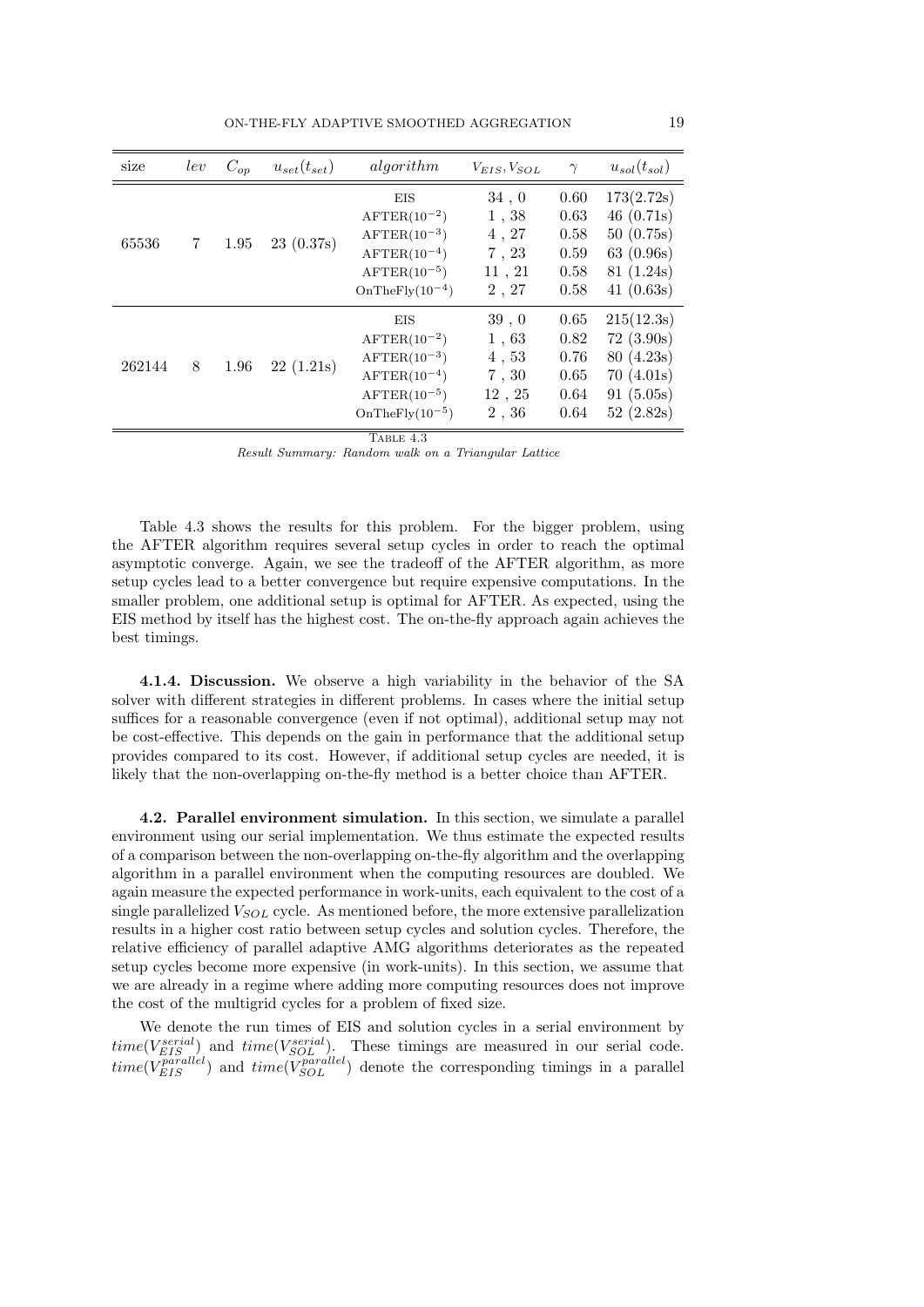

Fig. 4.3. *Tandem Queue: Parallel environment results*

environment. Next, we define

$$
R_p = \frac{time(V_{EIS}^{parallel})/time(V_{SOL}^{parallel})}{time(V_{EIS}^{serial})/time(V_{SOL}^{serial})},
$$
\n(4.2)

which is the increase in the cost ratio between a setup and solution cycle as a result of the parallelization. The ratio  $R_p$  is expected to grow as we use more computing resources for a fixed problem size, because each computing node gets less grid points and hence communication is relatively more expensive.

We compare the non-overlapping and overlapping on-the-fly algorithms (Algorithms 4 and 5 respectively), considering again only the solution time beyond the first setup cycle, as this cycle is the same in both algorithms. The simulation of the non-overlapping on-the-fly algorithm is performed simply by multiplying the cost of  $V_{EIS}$  by  $R_p$  while keeping the cost of  $V_{SOL}$  fixed. For Algorithm 5 we need to simulate the procedure *overlapping-setup* in Section 2.3. We do this by multiplying the time it takes to perform an EIS cycle by  $R_p$ . This time (measured in work units) gives us the number of solution cycles carried out in parallel with the EIS cycle. We further assume that the communication required at each crossover costs the same as one solution cycle, so we add one work-unit to the cost of *overlapping-setup*. In the non-overlapping on-the-fly algorithm we use  $\gamma = 0.75$  as before. In overlapping OTF we use a lower value of  $\gamma = 0.5$ , allowing more setup updates. The reason for this is that setup cycles constitute a smaller burden in this case because solution cycles are performed simultaneously.

In the following graphs we compare the estimated costs of the overlapping and non-overlapping OTF algorithms as a function of  $R_p$  in a parallel environment. Since we double the resources in overlapping OTF, the performance gain factor that can be achieved is bounded by 2. This is true also if we use double computing resources for the non-overlapping OTF. Therefore, as a reference, we also plot half the time of non-overlapping OTF (denoted by 'OTF/2').

**4.2.1. Tandem Queue Markov Chain.** Figure 4.3 shows the amount of workunits required for the solution as a function of  $R_p$  defined in Equation (4.2). The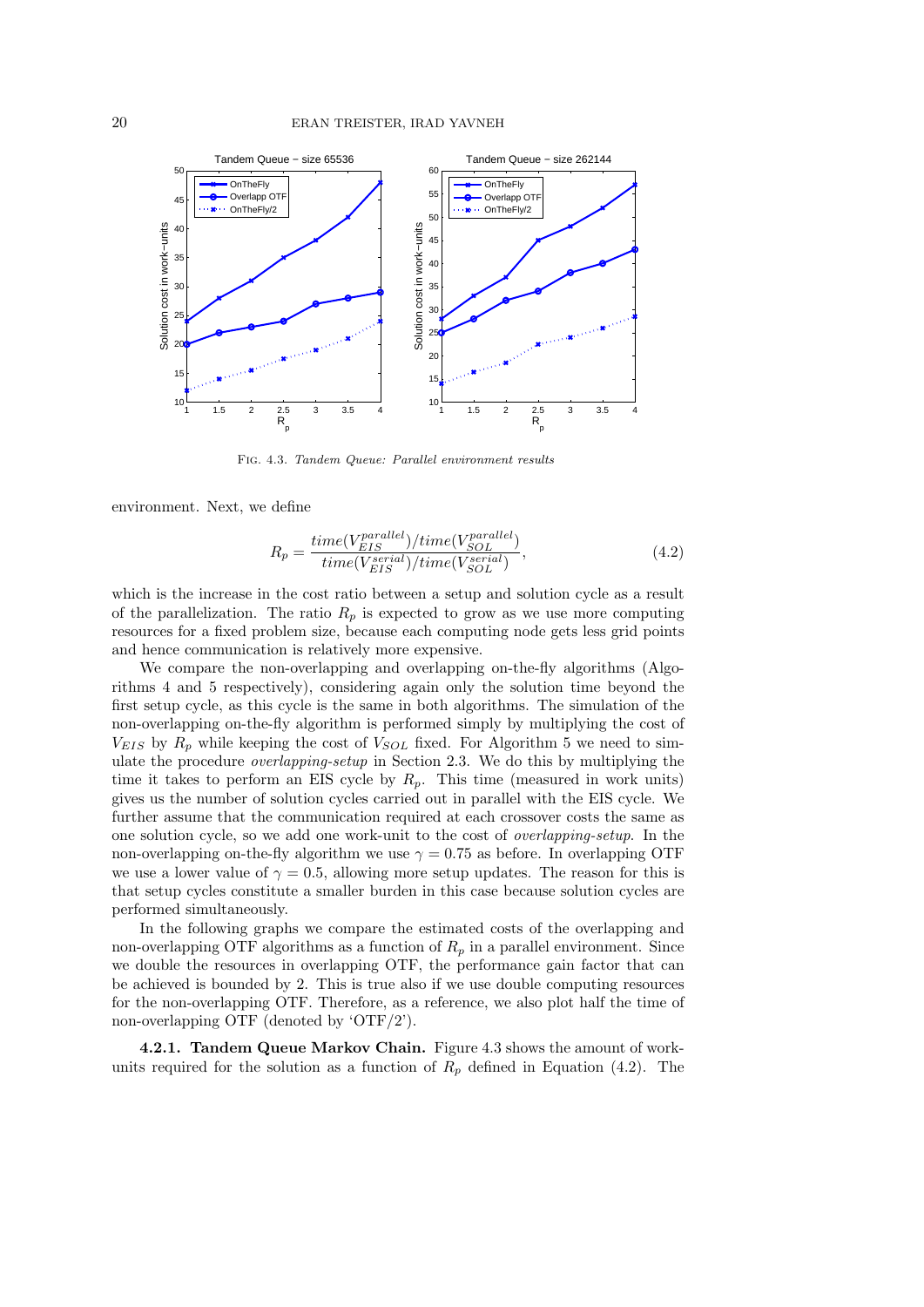

Fig. 4.4. *A random walk on a nonsymmetric random planar graph: Parallel environment results*

results indicate that the overlapping on-the-fly method has better performance as  $R_p$ increases. Indeed, the asymptotic slope of the overlapping OTF curve seems similar to that of the ideal OTF/2.

**4.2.2. Random walk on a nonsymmetric random planar graph.** Figure 4.4 shows the relevant results in work-units. Here, as in the results for *AF T ER*(10*−*<sup>2</sup> ) shown in Table 4.2, one can see that the initial setup cycle suffices for achieving an adequate convergence factor. The overlapping on-the-fly algorithm takes full advantage of that, because the overlapping solution cycles are quite effective even though the operators are not very accurate yet. In both problem sizes we see that the solution cost increases very little with *Rp*.

Technically, the best option for this problem is to simply apply the initial setup and then continue with solution cycles with no additional EIS cycles. This approach is not influenced by the increasing  $R_p$ . However, as in the serial environment case, we cannot know this in advance so it is not a useful default choice for a general algorithm.

**4.2.3. Random walk on a Triangular Lattice.** The results are shown in Figure 4.5. Again, the overlapping on-the-fly algorithm achieves better performance than the non-overlapping version, although the performance gain is less significant than before. The asymptotic slope of the overlapping OTF is again similar to that of OTF/2.

**4.2.4. Discussion.** In a parallel computing environment the overlapping on-thefly method has an advantage over its non-overlapping version, at the expense of the additional hardware that is required. We note again that if doubling the resources for an internally parallelized non-overlapping OTF significantly improves its performance, then that option would probably be a better choice than overlapping OTF. It would create curves that lie somewhere in between the OTF and OTF/2 curves, and that is also where the overlapping OTF curve lies. Once the resources are such that further internal parallelization is ineffective, the overlapping OTF approach can be employed to advantage.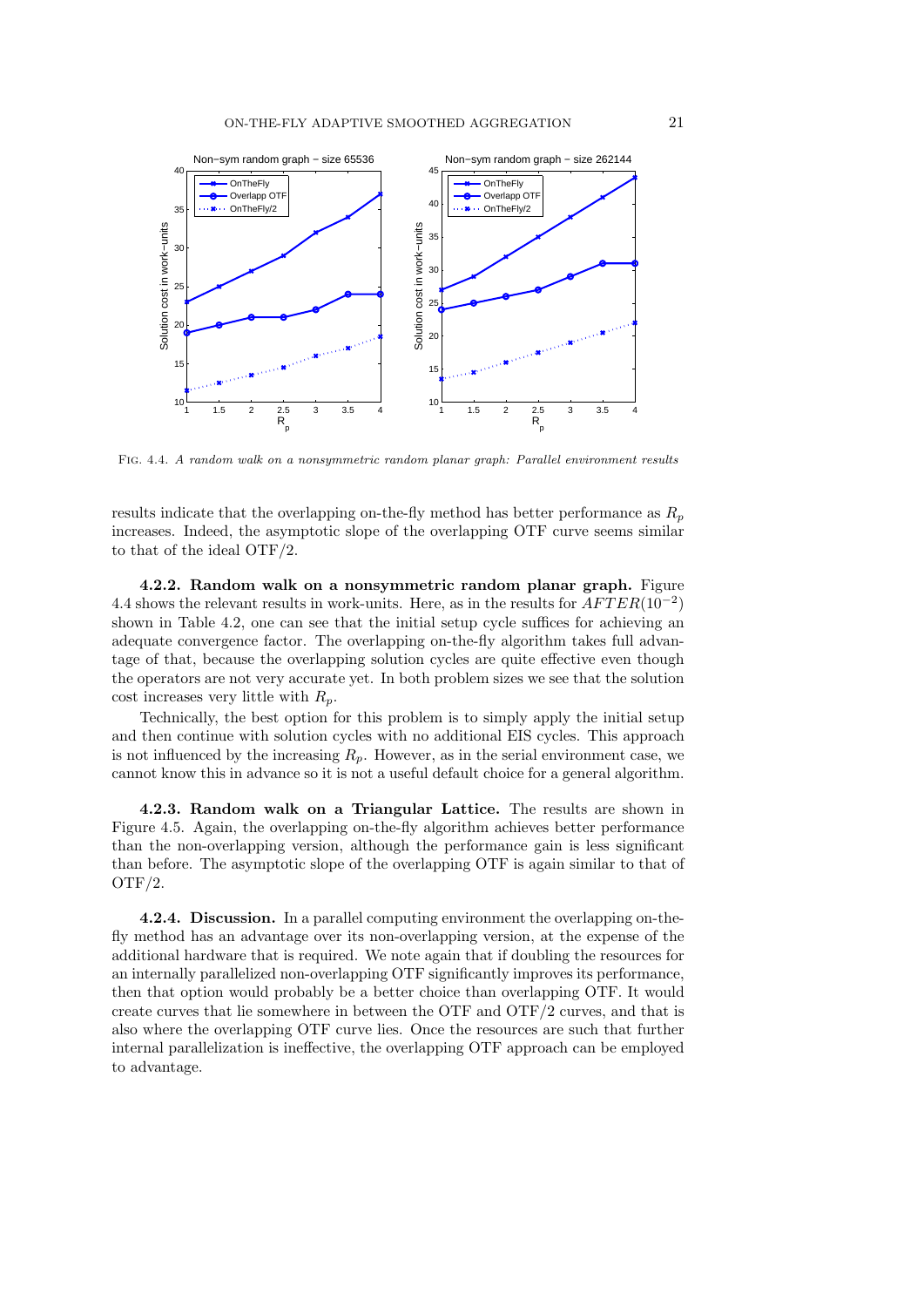

Fig. 4.5. *A random walk on a on a triangular lattice: parallel environment results*

**5. Conclusions and Future Work.** This paper introduces an on-the-fly adaptive multigrid approach of interleaving adaptive EIS and classical multigrid cycles for Markov chain problems. The new idea is demonstrated using adaptive Petrov-Galerkin smoothed aggregation, where only the prolongation is smoothed. For the problems considered, using classical solution cycles instead of EIS cycles significantly reduced the costs of the solution process. The on-the-fly approach was generally found to be superior to applying solution cycles after a fixed number of EIS setup cycles.

A strategy more suitable to a parallel environment was also suggested, applying overlapping setup and solution cycles. This strategy seems to have potential in parallel computation, in regimes where the effectiveness of traditional parallelization has been exhausted, and yet additional resources are available.

Both on-the-fly approaches, with some modifications, may potentially be useful for enhancing the setup process of adaptive AMG methods for solving inhomogeneous linear systems, since their setup usually targets a homogenous system.

#### REFERENCES

- [1] M. Bolten, A. Brandt, J. Brannick, A. Frommer, K. Kahl, and I. Livshits, *A bootstrap algebraic multilevel method for markov chains*, Submitted to SIAM J. Sci. Comput., (2010).
- [2] A. Borzi and G. Borzi, *Algebraic multigrid methods for solving generalized eigenvalue problems*, Int. J. Numer. Meth. Eng., 65 (2006), pp. 1186–1196.
- [3] A. Brandt, S. McCormick, and J. Ruge, *Multigrid methods for differential eigenproblems*, SIAM. J. Stat. Sci. Comput., 4 (1983), pp. 655–684.
- [4] A. Brandt, S. F. McCormick, and J. Ruge, *Algebraic multigrid (AMG) for sparse matrix equations*, in Sparsity and its applications, D. J. Evans, ed., Cambridge University Press, Cambridge, 1984, pp. 257–284.
- [5] A. BRANDT AND D. RON, *Multigrid solvers and multilevel optimization strategies*, in Multilevel Optimization and VLSICAD, Kluwer (Boston), 2003, pp. 1–69.
- [6] M. Brezina, R. Falgout, S. Maclachlan, T. Manteuffel, S. McCormick, and J. Ruge, *Adaptive smoothed aggregation (α SA)*, SIAM J. Sci. Comput., 25 (2004), pp. 1896–1920. [7] , *Adaptive algebraic multigrid*, SIAM J. Sci. Comput., 27 (2006), pp. 1261–1286.
- [8] M. Brezina, T. Manteuffel, S. McCormick, J. Ruge, and G. Sanders, *Towards adaptive smooth aggregation (* $\alpha$  *<i>SA)* for nonsymmetric problems, SIAM J. Sci. Comput., 32 (2010), pp. 14–39.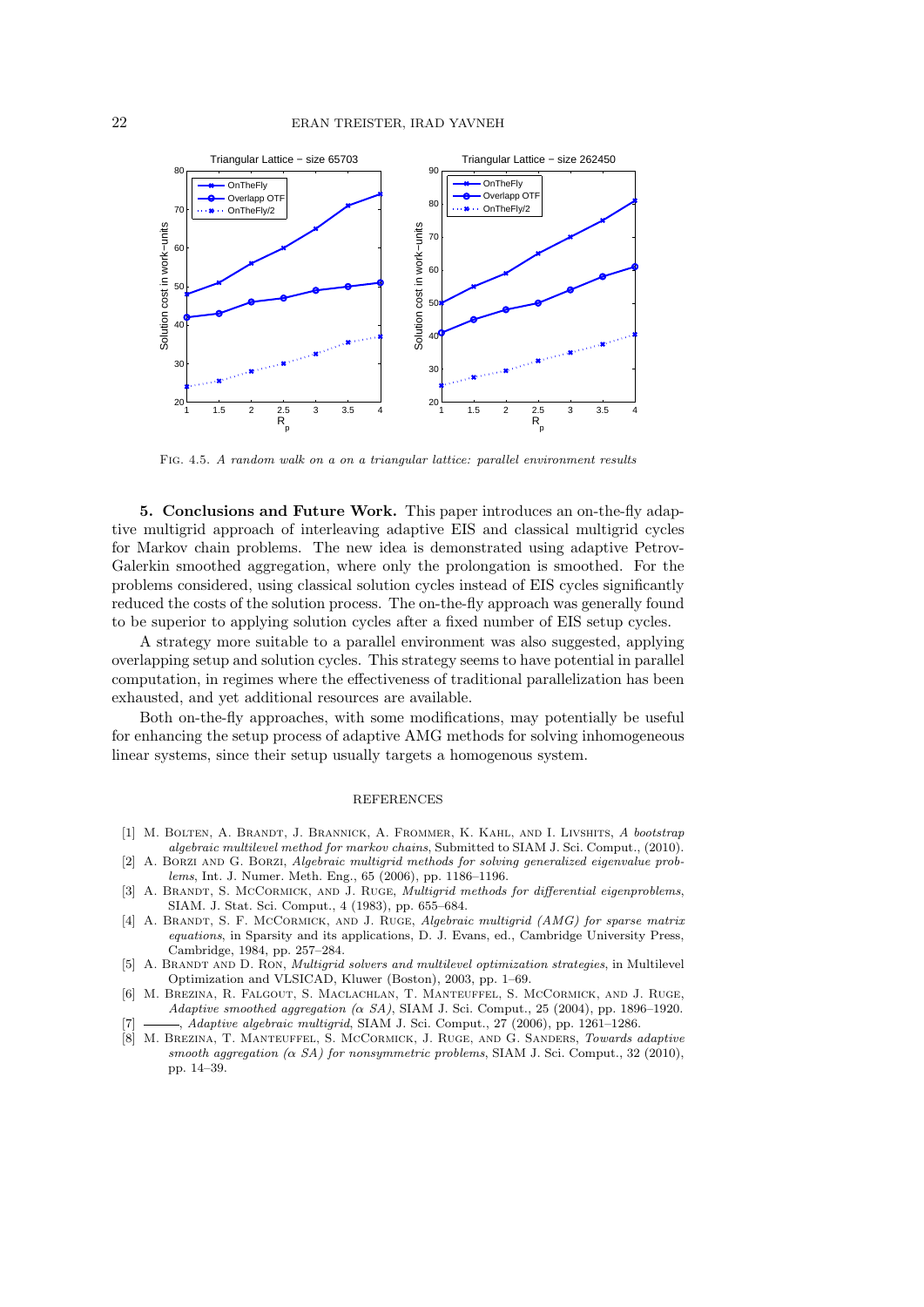- [9] A. J. Cleary, R. D. Falgout, V. E. Henson, J. E. Jones, T. A. Manteuffel, S. F. McCormick, G. N. Miranda, and J. W. Ruge, *Robustness and scalability of algebraic multigrid*, SIAM J. Sci. Comput., 21 (2000), pp. 1886–1908.
- [10] J. E. DENDY, *Black box multigrid*, J. Comput. Phys., 48 (1982), pp. 366-386.
- [11] M. Emans, *Efficient parallel amg methods for approximate solutions of linear systems in cfd applications*, SIAM J. Sci. Comput., 32 (2010), p. 22352254.
- [12] H. GUILLARD, A. JANKA, AND P. VANEK, *Analysis of an algebraic petrov-galerkin smoothed aggregation multigrid method*, Applied Numerical Mathematics, 58 (2008), pp. 1861–1874.
- [13] H. GUILLARD AND P. VANEK, An aggregation multigrid solver for convection-diffusion problems *onunstructured meshes.*, Tech. Report UCD-CCM-130, University of Colorado at Denver, CO, USA, 1998.
- [14] H. De Sterck, T. A. Manteuffel, S. F. McCormick, K. Miller, J. Pearson, J. Ruge, and G. Sanders, *Smoothed aggregation multigrid for markov chains*, SIAM J. Sci. Comput., 32 (2010), pp. 40–61.
- [15] H. DE STERCK, T. A. MANTEUFFEL, S. F. MCCORMICK, K. MILLER, J. RUGE, AND G. SANDERS, *Algebraic multigrid for markov chains*, SIAM J. Sci. Comput., 32 (2010), pp. 544–562.
- [16] H. De Sterck, T. A. Manteuffel, S. F. McCormick, Q. Nguyen, and J. Ruge, *Multilevel adaptive aggregation for Markov chains, with application to web ranking*, SIAM J. Sci. Comput, 30 (2008), pp. 2235–2262.
- [17] H. De Sterck, K. Miller, T. A. Manteuffel, and G. Sanders, *Top-level acceleration of adaptive algebraic multilevel methods for steady-state solution to markov chains*, Submitted to Advances in Computational Mathematics, (2009).
- [18] H. De Sterck, K. Miller, G. Sanders, and M. Winlaw, *Recursively accelerated multilevel aggregation for markov chains*, Submitted to SIAM J. Sci. Comput., (2009).
- [19] J. J. Heys, T. A. Manteuffel, S. F. McCormick, and L. N. Olson, *Algebraic multigrid for higher-order finite elements*, J. Comput. Phys., 204 (2005), pp. 520–532.
- [20] R. A. Horn and C. R. Johnson, *Matrix Analysis*, Cambridge University Press, New York, 1985.
- [21] G. Horton and S. T. Leutenegger, *A multi-level solution algorithm for steady-state Markov chains*, Perform. Eval. Rev., 22 (1994), pp. 191–200.
- [22] S. McCormick, *Multilevel adaptive methods for elliptic eigenproblems: a two-level convergence theory*, SIAM J. Numer. Anal., 31 (1994), pp. 1731–1745.
- [23] A. C. Muresan and Y. Notay, *Analysis of aggregation-based multigrid*, SIAM J. Sci. Comput., 30 (2008), pp. 1082–1103.
- [24] Y. Notay, *Aggregation-based algebraic multilevel preconditioning*, SIAM J. Matrix Anal. Appl., 27 (2006), pp. 998–1018.
- [25] , *An aggregation-based algebraic multigrid method*, Electronic Transactions on Numerical Analysis, to appear, (2010).
- [26] Y. Notay and P. S. Vassilevski, *Recursive krylov-based multigrid cycles*, Numerical Linear Algebra With Applications, 15 (2008), p. 473487.
- [27] J. Ruge, *Algebraic multigrid (AMG) for geodetic survey problems*, in Proceedings of the International Multigrid Conference, Copper Mountain, CO, 1983.
- [28] J. RUGE AND K. STÜBEN, *Algebraic multigrid (AMG)*, in Multigrid Methods, frontiers in applied mathematics, S. F. McCormick, ed., SIAM, Philadelphia, 1987, pp. 73–130.
- [29] M. Sala and R. S. Tuminaro, *A new petrov-galerkin smoothed aggregation preconditioner for nonsymmetric linear systems*, SIAM J. Sci. Comput., 31 (2008), pp. 143–166.
- [30] H. D. Sterck, K. Miller, G. Sanders, E. Treister, and I. Yavneh, *Fast multilevel methods for markov chains*, In preperation, (2010).
- [31] H. D. Sterck, U. M. Yang, and J. J. Heys, *Reducing complexity in parallel algebraic multigrid preconditioners*, SIAM J. Matrix Anal. Appl., 27 (2006), pp. 1019–1039.
- [32] G. Stewart, *Matrix generator MV MRWK*. http://math.nist.gov/MatrixMarket/data/NEP/ mvmrwk/ mvmrwk.html.
- [33] K. STÜBEN, *Algebraic multigrid (amg): experiences and comparisons*, Appl. Math. Comput., 13 (1983), pp. 419–451.
- [34] E. Treister and I. Yavneh, *Square and stretch multigrid for stochastic matrix eigenproblems*, Numerical Linear Algebra with Application, 17 (2010), pp. 229–251.
- [35] P. VANĚK, M. BREZINA, AND J. MANDEL, *Convergence of algebraic multigrid based on smoothed aggregation*, Num. Math., 88 (2001), pp. 559–579.
- [36] P. VANEK, M. BREZINA, AND R. TEZAUR, *Two-grid method for linear elasticity on unstructured meshes*, SIAM J. Sci. Comput., 21 (1999), pp. 900–923.
- [37] P. VANEK, A. JANKA, AND H. GUILLARD, *Convergence of algebraic multigrid based on smoothed aggregation ii: Extension to a petrov-galerkin method*, tech. report, 1999.